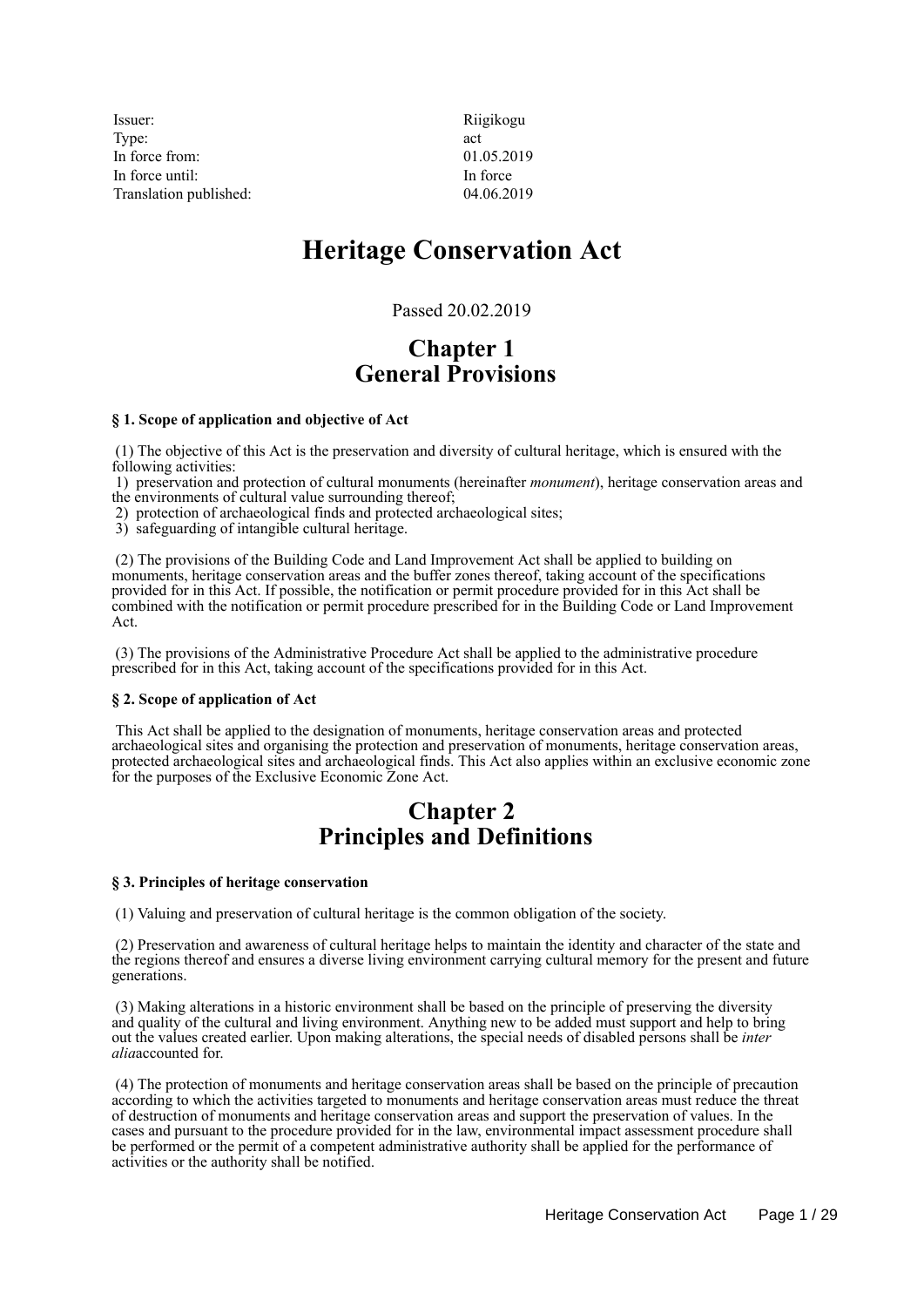(5) The aim of conservation and restoration of monuments and heritage conservation areas is to preserve the authenticity of monuments and structures located on heritage conservation areas or to restore the potential integrity thereof if the latter is possible without artistic forgery or distortion of history.

 (6) Original materials and traditional techniques and technologies shall be used upon the conservation, restoration and building of monuments and heritage conservation areas if it is possible and justified.

 (7) Upon the performance of their duties, the state and local governments shall consider cultural heritage as public value and cooperate with each other to support the preservation and keeping in use of cultural heritage.

 (8) The national activities targeted to monuments and heritage conservation areas pursuant to this Act shall be based on the principle of public interest as well as the balance and proportionality of everyone's rights and freedoms.

## **§ 4. Tangible cultural heritage**

 (1) Tangible cultural heritage means all kinds of objects and places created by people, or by the synergy of people and nature in collaboration, and which have historical, archaeological, cultural, or aesthetic value.

 (2) The protection of tangible cultural heritage includes the identification, research, documentation, promotion of objects and areas of cultural value and designation thereof as a monument, heritage conservation area or protected archaeological site, and regulation of the activities connected therewith.

## **§ 5. Intangible cultural heritage**

 (1) Intangible cultural heritage means the practices, representations, expressions, knowledge, skills transmitted from generation to generation – as well as the instruments, objects, artefacts and cultural spaces associated therewith – that communities, groups and, in some cases, individuals recognise as part of their cultural heritage and recreate constantly.

 (2) The safeguarding of intangible cultural heritage means the creation of conditions to ensure the viability of intangible cultural heritage. This includes, *inter alia*, the identification, research, documentation and promotion of intangible cultural heritage.

### **§ 6. Archaeological layer**

 (1) An archaeological layer means a deposition accumulated as a result of direct human activity or human impact, which may include the remains of construction, wrecks, human and animal bones, archaeological finds, including tools and utility articles, remains or production and similar.

 (2) A wreck means the remains of a water-, air- or other craft or a part or parts thereof together with the area underneath it and the cargo or other objects associated with the wreck.

### **§ 7. Activities targeted to monuments and heritage conservation areas**

(1) Maintenance means a consistent activity for the upkeep of a monument or heritage conservation area.

 (2) Repair means an activity for improving the condition of a monument or structure located on a heritage conservation area by which the appearance, structures, volumes or details of the monument or structure located on a heritage conservation area are not altered and in case of which original materials are used.

 (3) Alteration of appearance means an activity that affects the previous appearance of the exterior or interior of a monument or structure located on a heritage conservation area, including alteration of the colour scheme and finishing, relocation, removal or covering of details or structural elements, placement of an object, including a movable object or temporary structure such as a kiosk, pavilion or outdoor cafe, lighting or other device, utility network, utility works or installation, data medium and advertisement on a monument or heritage conservation area.

 (4) Conservation means an activity which prevents the further destruction of a monument or structure located on a heritage conservation area or parts thereof by technically securing its structural, architectural and decorative elements by preserving the valuable layers of different eras and not restoring the missing parts.

 (5) Restoration means an activity which fixates the authentic condition of a monument or structure located on a heritage conservation area by removing, if necessary, elements and layers of lower value which spoil the appearance and by restoring the missing or damaged parts in scientifically justified form and method, based on the original documents and research.

# **Chapter 3**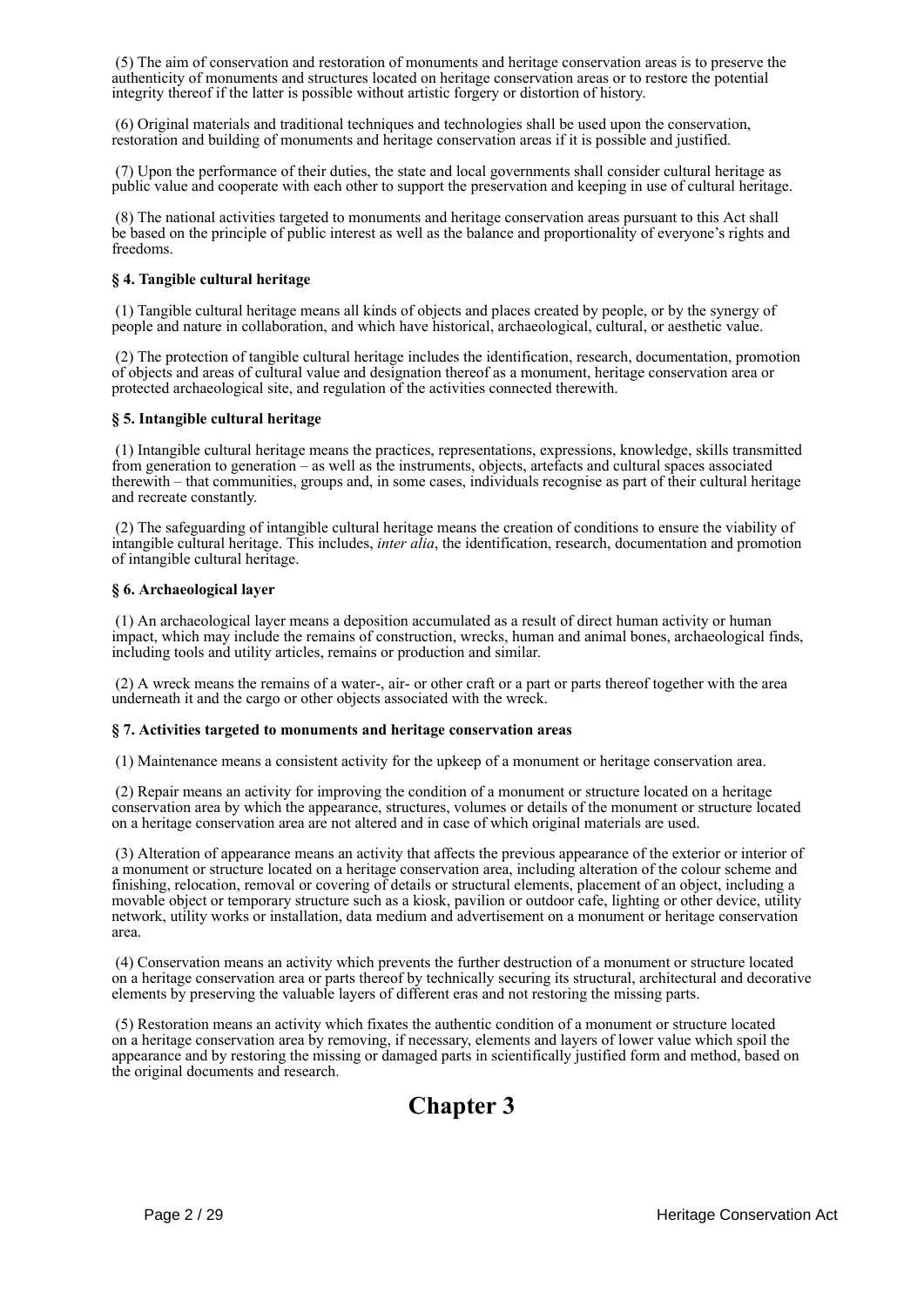# **Establishment of Protection**

# **Division 1 Monument and Heritage Conservation Area**

### **§ 8. Monument**

 A monument is a movable or immovable property of cultural value, a part thereof, a set of things, an area or structural complex that has been placed under state protection pursuant to the procedure provided for in this Act.

### **§ 9. Heritage conservation area**

 (1) A heritage conservation area is an area, historical settlement or a part thereof or a cultural landscape developed under the common influence of the nature and human activities that has been placed under state protection pursuant to the procedure provided for in this Act.

 (2) A heritage conservation area may consist of buildings (hereinafter *structure located on heritage conservation area*) and civil engineering works dating from one or several periods together with the archaeological layer, natural objects, street network, roads, land parcels and structure of buildings and plots characteristic of the area.

### **§ 10. Prerequisites for state protection**

 (1) The prerequisite for placement under state protection is that the thing or area of cultural value represents the more valuable part of tangible cultural heritage of Estonia, which has scientific, historical, artistic or other cultural value or the preservation duty of which arises from an international agreement.

 (2) The general criteria necessary for the assessment of the prerequisite for state protection for classes of monuments and heritage conservation areas and the value categories of structures located on a heritage conservation area shall be established by a regulation of the minister responsible for the area.

### **§ 11. Monument classes**

- (1) Monument classes are:
- 1) historical monument;
- 2) archaeological monument;
- 3) architectural monument;
- 4) art monument;
- 5) historical natural sacred site;
- 6) technical monument.

 (2) A historical monument is a thing or area connected with a political or social process, important historical event or an outstanding social or cultural figure.

 (3) An archaeological monument is the remains, thing or set of things of human activity and other traces which indicate the multiple layers of time on a cultural landscape and which provide scientific information on the history of mankind and human relations with the natural environment. An archaeological layer is an important part of an archaeological monument.

 (4) An architectural monument is a building together with the interior, including interior design elements and furnishings connected with the original function of the building, civil engineering works or a structural complex, which is an important marker in the Estonian architectural history and development of spatial environment and the keeper of a diverse human environment.

 (5) An art monument is a movable property, set of things, part of a structure or a part removed from a structure of artistic, cultural, religious, historical, ethnological or scientific value that reflects the development of art, handicraft skills or aesthetics and the processes connected with local traditions and communities.

 (6) A historical natural sacred site is a thing or an area without significant human impact and characterised by folk tradition, which is associated with sacrifice, worship, healing or religious and ritual activity. Historical natural sacred sites are the significant bearers of folk tradition and local identity.

 (7) A technical monument is a movable property or set of things of historical, technical, scientific, cultural or social value, which reflects the social processes of the past and which is an example of development of economic and social history, industrialisation and aesthetics.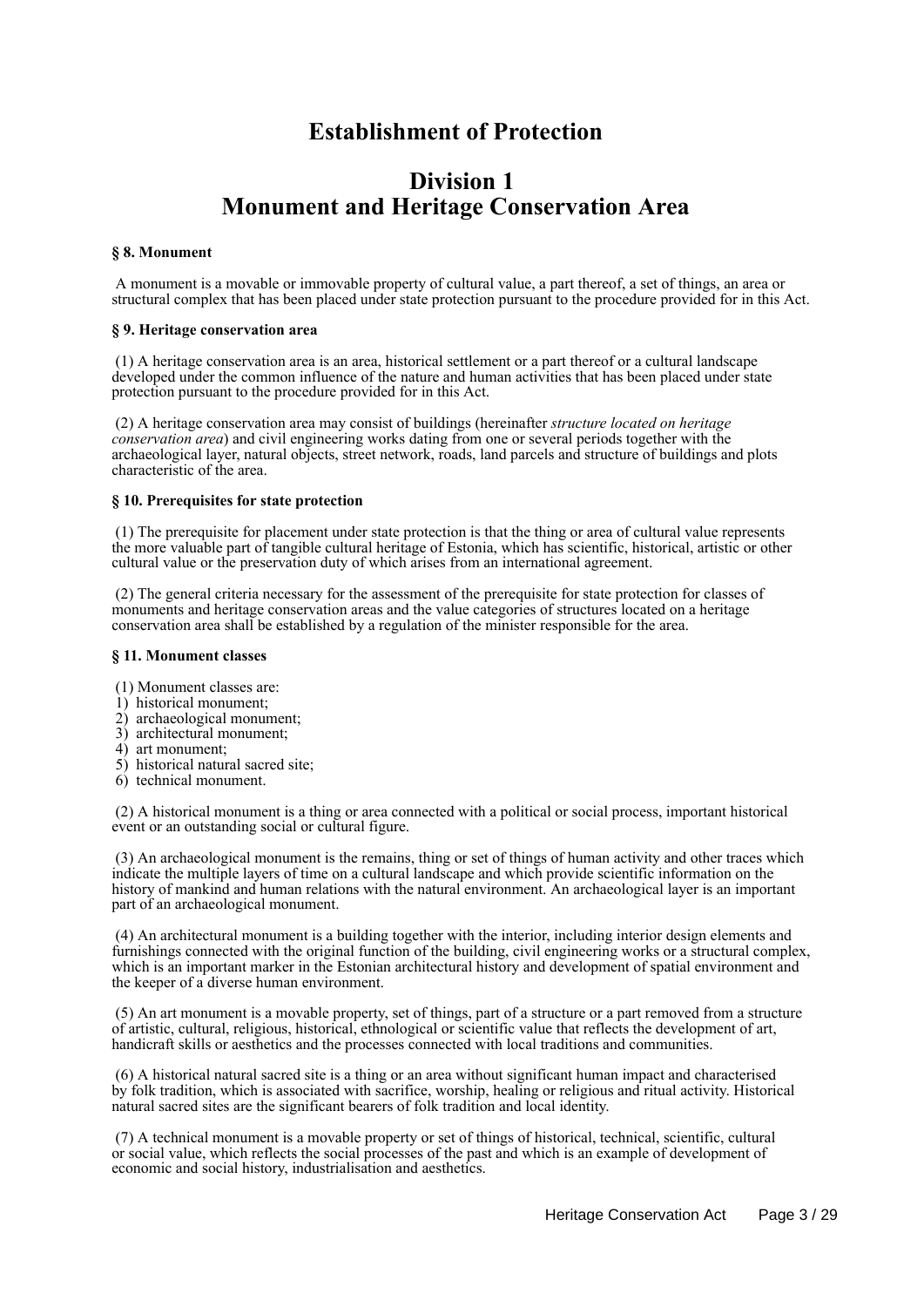(8) Monuments are divided into immovable and movable monuments. Immovable monuments are a historical monument, archaeological monument, historical natural sacred site and architectural monument. Movable monuments are an art monument and a technical monument.

## **§ 12. Underwater monument**

 (1) An underwater monument is a monument located in internal waters, territorial seas, transboundary water bodies or exclusive economic zones together with the archaeological and natural surroundings.

 (2) An underwater monument which does not have an owner or the owner of which cannot be ascertained, belongs to the state.

 (3) The administrator of underwater monuments belonging to the state is the National Heritage Board (hereinafter the *Board*).

### **§ 13. World heritage site**

 World heritage site is a monument or heritage conservation area that has been included in the World Heritage List drawn on the basis of Article 11 (2) of the convention concerning the protection of the world cultural and natural heritage of the United Nations Educational, Scientific and Cultural Organisation.

### **§ 14. Buffer zone**

 (1) In order to protect immovable monuments and heritage conservation areas, buffer zones may be established, considering the necessity and extent thereof based on the objectives of the buffer zone.

(2) The aim of the buffer zone of an immovable monument is to ensure:

 1) the preservation of an immovable monument in a suitable and supporting environment and the preservation of the surrounding objects and elements of cultural value associated with the monument;

 2) the visual viewability of an immovable monument and the preservation of original views from the monument;

3) preservation of the archaeological layer surrounding the immovable monument.

(3) The aim of the buffer zone of a heritage conservation area is to ensure:

 1) the preservation of a heritage conservation area in a suitable and supporting environment to avoid sharp transfers in the scale and density of buildings;

2) the visual viewability of the heritage conservation area from significant viewpoints.

 (4) A buffer zone can be divided into parts with different restrictions based on the objectives specified in subsections (2) and (3) of this section.

(5) Buffer zones shall not be established for:

 1) monuments which are located within a heritage conservation area, unless the management plan of the heritage conservation area provides otherwise;

2) monuments located in cemeteries;

3) monuments located in a park that is in itself an immovable monument.

 (6) A common buffer zone may be established for monuments comprising a historical whole or for monuments located in close proximity.

### **§ 15. Proposal for designation of monuments and heritage conservation areas**

 Everyone has the right to make justified proposals to the Board for placing things or areas under the state protection.

### **§ 16. Commencement of proceedings for designation of monuments and heritage conservation areas**

 (1) Before the commencement of proceedings for designation of monuments and heritage conservation areas, the Board shall ask for an opinion thereon from:

1) the local government of the location of a monument or heritage conservation area;

 2) the state administrative authority whose competence relates to the object intended to be placed under protection;

3) the owner of an immovable property within the boundaries of which the thing or area is located.

 (2) If asking for an opinion before the commencement of proceedings for designation of monument or heritage conservation area would be accompanied with an excessive administrative burden, the opinion of the owner of a thing or immovable property within the area may not be asked, if the number of owners is more than 100.

 (3) A sufficient term shall be granted for giving an opinion. The opinion shall include a justified position on the designation of a thing or area as monument or heritage conservation area and information on applicable administrative acts or administrative proceedings in progress or other significant circumstances that may affect the placement under protection.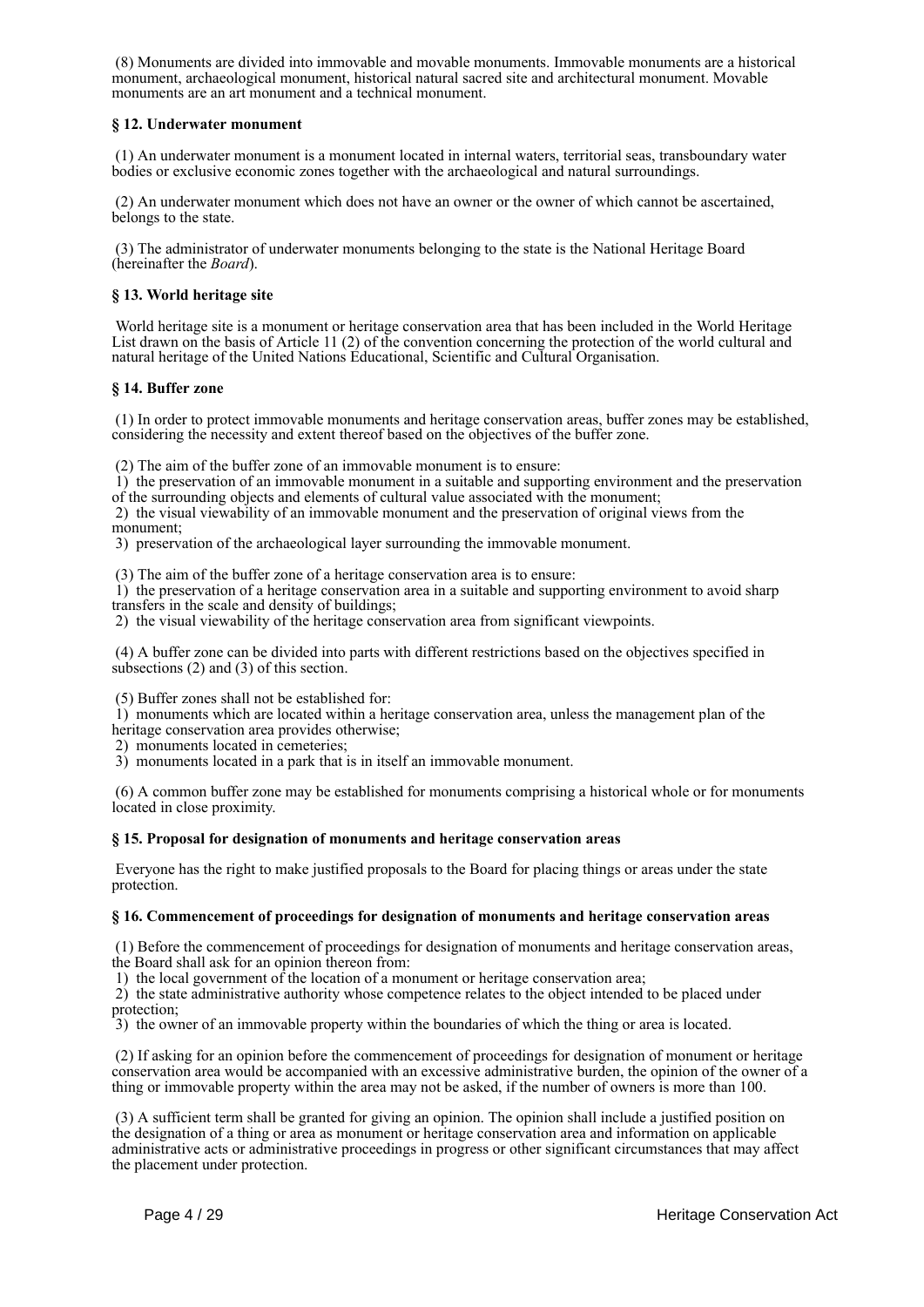(4) The Board shall, after assessing the prerequisites for state protection, the submitted opinions and other circumstances, decide on the commencement of proceedings for designation of a thing or area as a monument or heritage conservation area.

 (5) If the Board decides to commence the proceedings for designation as monument or heritage conservation area, it shall notify the person and administrative authority specified in subsection (1) of this section by forwarding information on the subsequent course of the proceedings and the estimated time of finalization of proceedings.

 (6) In the course of proceedings for designation as a monument or heritage conservation area, the cultural value of a thing or area shall be established, considering the public interest and the interests of the involved persons and assessing whether the designation as a monument or heritage conservation area and establishment of a buffer zone is justified, and a draft legislation for placement under protection shall be drawn or the proceedings shall be terminated.

### **§ 17. Preparation for designation as monument**

 (1) The Board shall send the draft legislation for placement under protection for examination to the participants in proceeding, including to the owner of an immovable within the boundaries of the planned buffer zone, and shall grant sufficient time for submitting an opinion and objections.

 (2) If after hearing the participants in proceeding, circumstances become apparent due to which designation as a monument is not justified, the proceedings shall be terminated.

 (3) The Board shall notify the participants in proceeding and the person making the proposal of the termination of proceedings. The justification for termination of proceedings shall be set out in the notice.

#### **§ 18. Preparation for designation as heritage conservation area**

(1) Designation as a heritage conservation area shall be reviewed in open proceedings.

 (2) The Board shall publish a notice on the commencement of proceedings for designation as heritage conservation area in at least one national daily newspaper, local or county newspaper and on the Board's website. The notice shall shortly set out the content of draft legislation for placement under protection, the time and place of public display and the term for submission of opinions and objections. The duration of the public display shall be in general at least four weeks.

 (3) The opinions and objections submitted within the public display shall be resolved by the Board after termination of the display and before the public discussion.

 (4) After resolving the opinions and objections and updating the draft decision for placing under protection, the Board shall organise a public discussion. A public discussion must not be organised if no opinions or objections were submitted within the given term.

 (5) If the time of a public discussion has not been notified together with the notification of a public display, the Board shall notify thereof at least ten days before the discussion takes place pursuant to the procedure provided for in subsection (2) of this section.

 (6) The public discussion shall be recorded in the minutes. The minutes must contain the opinions submitted and questions asked in the discussion and the answers given thereto. The Board shall make the minutes accessible on the Board's website.

 (7) If the draft legislation for designation as a heritage conservation area is changed considerably after a public display or public discussion, the Board shall organise a new public display or public discussion.

 (8) If circumstances become apparent at the public display or public discussion, which cause the termination of proceedings for designation as heritage conservation area, the Board shall terminate the proceedings.

 (9) The Board shall notify of the termination of proceedings pursuant to the procedure provided for in subsection (2) of this section. The justification for termination of proceedings shall be set out in the notice.

### **§ 19. Designation as monument or heritage conservation area**

 (1) Designation as a monument shall be decided by a directive of the minister responsible for the area after hearing the opinion of the Heritage Council.

(2) The directive of designation as monument shall set out:

 $\hat{1}$ ) the name, composition and location of a monument, and, in case of a land object, the boundaries thereof;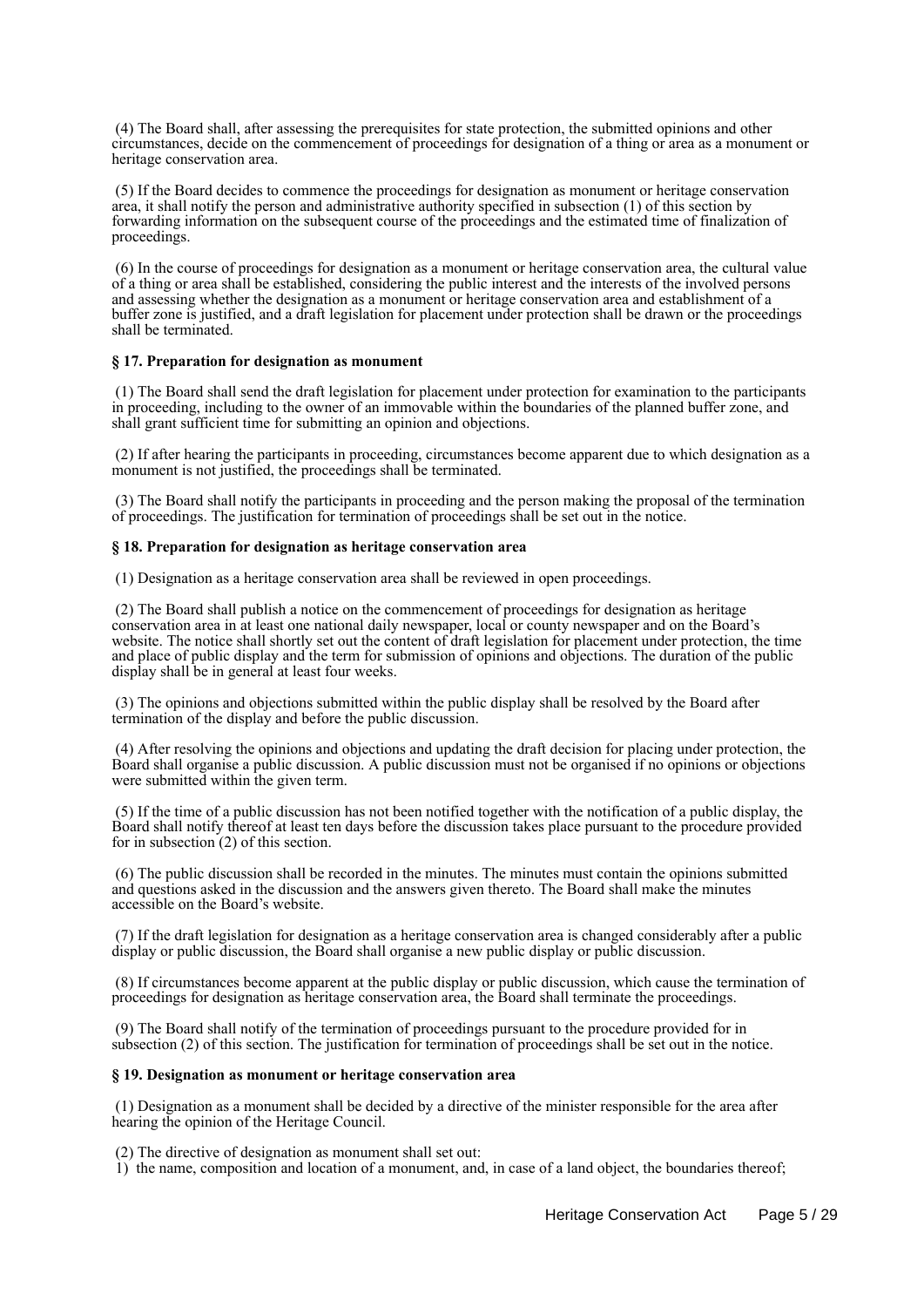2) the class or classes of monument and the justification for placement under protection;

 3) in case of establishment of a buffer zone, the objective and boundaries thereof and objects and elements of cultural value located in the buffer zone;

4) alleviations from the licence obligation of works specified in subsections  $52 (1)$ –(3) and subsection 62 (1) of this Act and from the approval or notification obligation specified in subsections 58 (1)–(3) and in § 66, if alleviations are made.

 (3) Designation as heritage conservation area shall be decided with an order of the Government of the Republic on the proposal of the minister responsible for the area.

 (4) Before making a proposal to the Government of the Republic, the minister responsible for the area shall hear the opinion of the Heritage Council.

 (5) The management plan of a heritage conservation area shall be determined in the order of designation as heritage conservation area, setting out:

1) the name and boundaries of the heritage conservation area;

2) the aim of protection;

3) the value classes of structures located on the heritage conservation area;

 4) the requirements necessary for ensuring the aim of protection, including, if necessary, the conditions for building according to the value classes of structures, important internal visual views on the heritage conservation area and other restrictions;

 5) upon the establishment of a buffer zone, the objective and boundaries thereof, including important views to the heritage conservation area;

 6) alleviations from the preservation obligation provided for in § 33 of this Act, from the licence obligation of works specified in subsections 52 (1)–(3) and from the approval or notification obligation specified in subsections 58  $(1)$ – $(3)$ , if alleviations are made.

 (6) The legislation specified in subsections (1) and (3) of this section shall be published in *Riigi Teataja*and it enters into force on the tenth date after publishing thereof.

## **§ 20. Revocation and alteration of designation as monument or heritage conservation area**

(1) Designation as a monument may be revoked if the monument:

1) is a museum object for the purposes of the Museums Act;

2) is a record for the purposes of the Archives Act;

3) is an inseparable part of another monument;

4) does not comply with the prerequisites for state protection;

 5) is in a technically bad condition and improvement of the condition causes the loss of authenticity of the thing;

6) has been destroyed and the restoration thereof is not justified;

 7) cannot be found or identified and there are sufficient grounds to believe that the monument has not preserved.

 (2) Revocation of designation as a monument shall be decided by a directive of the minister responsible for the area after hearing the opinion of the Heritage Council.

(3) Designation as a heritage conservation area may be revoked if the heritage conservation area:

1) does not comply with the prerequisites for state protection;

2) has been destroyed and the restoration thereof is not justified.

 (4) Revocation of designation as a heritage conservation area shall be decided with an order of the Government of the Republic based on the proposal of the minister responsible for the area.

 (5) Before submission of a proposal to the Government of the Republic the minister responsible for the area shall hear the opinion of the Heritage Council.

(6) The provisions of  $\S 15$ , subsections 16 (4)–(6) and  $\S \ \ 17-19$  of this Act shall apply to the revocation of legislation of designation as monument and heritage conservation area and amendment of the legislation of designation as monument and heritage conservation area.

 (7) The legislation specified in subsections (2) and (4) of this section shall be published in *Riigi Teataja*and it enters into force on the tenth date after publishing thereof.

## **§ 21. Placement under temporary protection**

 (1) A thing or area of cultural value may be placed under temporary protection to assess the need for commencement of proceedings for designation as a monument and to conduct the proceedings for designation as a monument, if necessary.

 (2) Temporary protection shall be applied if there are sufficient grounds to believe that the thing or area of cultural value may be destroyed or be lost before designation as a monument or the cultural value of the thing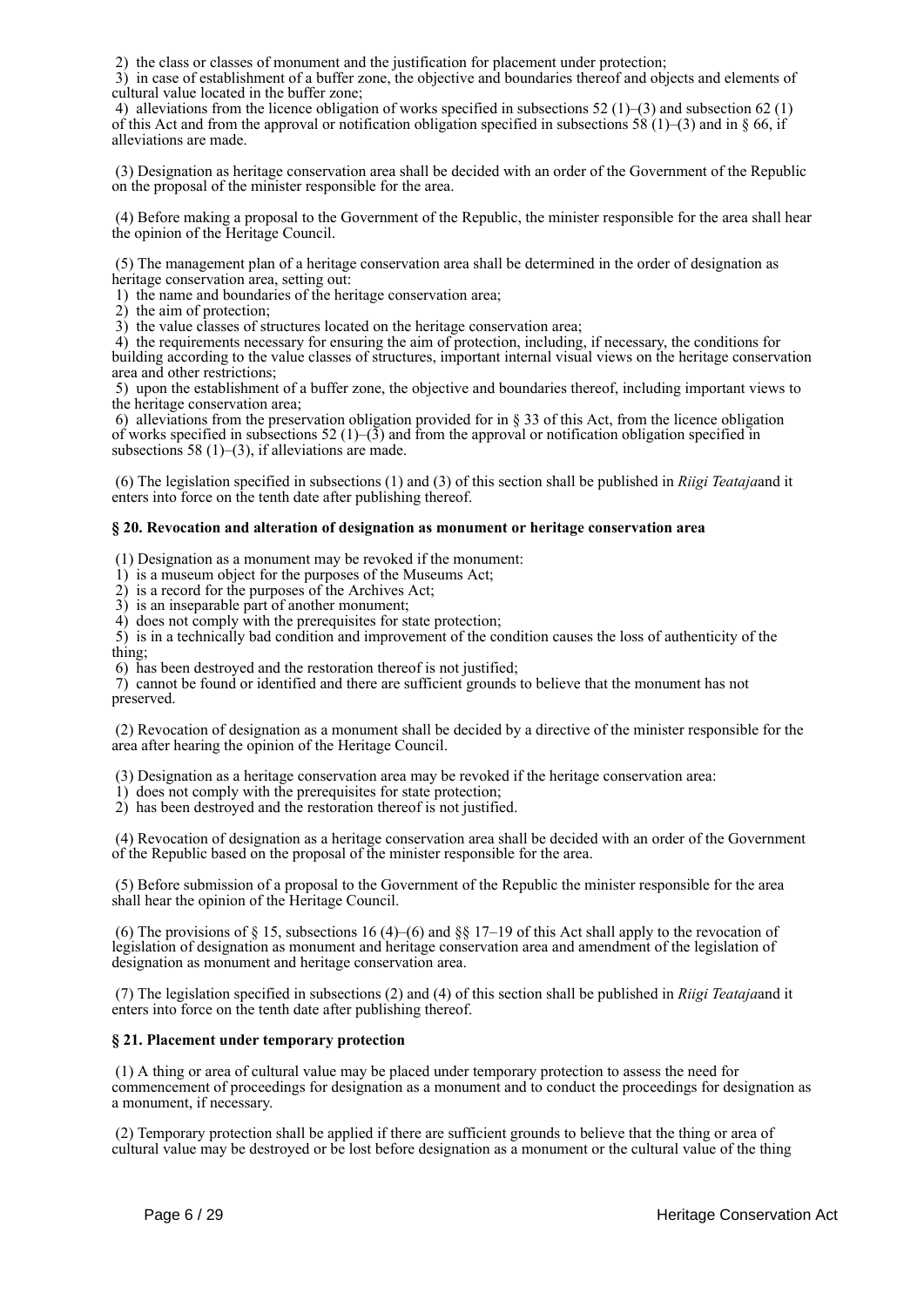or area is under threat. The obligation provided for in subsection 16 (1) of this Act must not be complied with in case of the need to apply temporary protection.

 (3) Placement under temporary protection shall be decided with a directive of the director general of the Board. The directive enters into force upon signing and it shall be published in the register of cultural monuments.

#### **§ 22. Measures of temporary protection**

 The provisions concerning a monument specified in this Act shall apply to a thing or area placed under temporary protection. The owner or possessor of a thing or area placed under temporary protection shall have the rights and obligations of an owner or possessor of a monument.

#### **§ 23. Term of temporary protection**

 (1) A thing or area may be placed under temporary protection for up to six months. In justified cases, the term of temporary protection may be extended but not for longer than up to 12 months.

 (2) The duration of the term specified in subsection (1) of this section shall be suspended for the time during which the establishment of cultural value of a thing or area is hindered due to the addressee of an administrative act.

 (3) Temporary protection shall apply until designation as a monument but not for longer than until the expiry of the term specified in subsection  $(1)$  of this section.

 (4) Temporary protection shall be terminated if the need for temporary protection ceases to exist before the expiry of the term specified in subsection (1) of this section. Termination of temporary protection shall be decided with a directive of the director general of the Board. The directive enters into force upon signing and shall be published in the register of cultural monuments.

## **Division 2 Archaeological Finds and Protected Archaeological Sites**

### **§ 24. Archaeological find**

 (1) An archaeological find is an object or set of objects created by human activity and sedimented or hidden in the ground or on the surface of the ground, inside a structure, water body or the sediments thereof, which has an archaeological, including historical, artistic, scientific or other cultural value and which has no owner or the owner of which cannot be ascertained.

(2) The cultural value of an archaeological find shall be ascertained by the Board.

 (3) Upon identification of an archaeological find as a set of objects, the context of finding the objects, the connection between them and the integrity shall be taken into account in addition to the provisions of subsection (1) of this section.

 (4) An archaeological find belongs to the state regardless on whose immovable it was found or in whose possession it is. An archaeological find cannot be acquired in good faith.

(5) §§ 90 and 103 of the Law of Property Act shall not be applied to archaeological finds.

#### **§ 25. Protected archaeological site**

 (1) A protected archaeological site is an area or land or water, where archaeological finds, human bones, remains of historical building structures or other elements referring to an archaeological layer have been found and which may still contain such elements.

 (2) Everyone shall apply precautionary measures to avoid the damaging and destruction of protected archaeological sites and archaeological finds.

 (3) A protected archaeological site shall be determined by a directive of the director general of the Board. The directive of designation of a site shall set out:

 1) the presence of archaeological finds, human bones, remains of historical building structures or elements referring to an archaeological layer;

2) the boundaries of the site;

3) the obligation to conduct a research according to subsection 26 (1) of this Act;

4) alleviation from the obligation to conduct research specified in subsection 26 (1) of this Act, if necessary.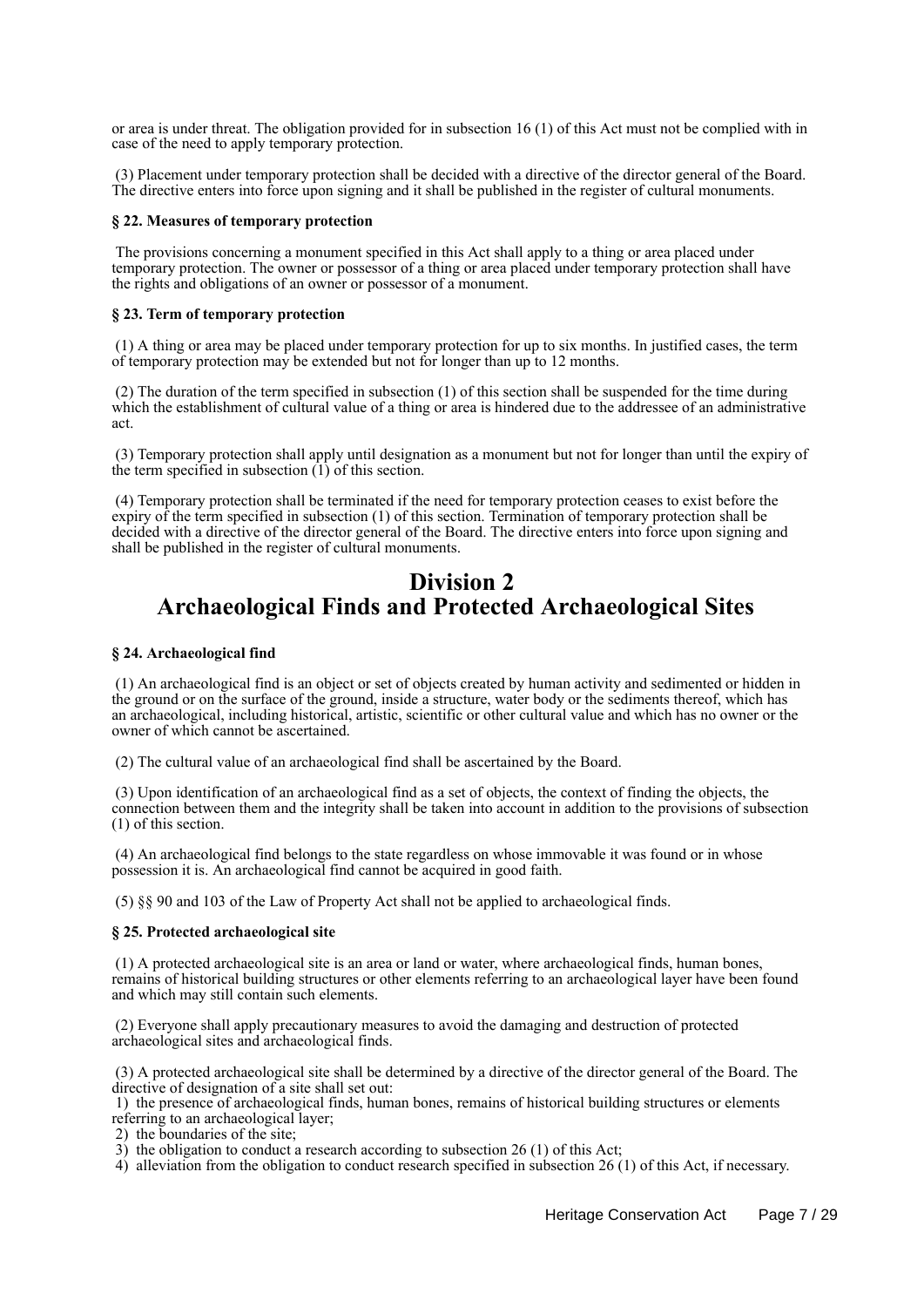(4) The person on whose immovable the elements specified in subsection (1) of this section are found shall enable the Board to make the necessary operations for the establishment of protected archaeological site.

 (5) A decision on the establishment of protected archaeological site shall be made public in the register of cultural monuments.

## **§ 26. Protection and termination of protection of protected archaeological site**

 (1) Research shall be conducted at a protected archaeological site before building, erection of roads, ditches and utility lines and other soil and excavation works and at an underwater protected archaeological site before trawling, dredging and dumping solid substances. The provisions of subsections 46 (4)–(6) and §§ 47–48 of this Act shall apply to the conduct of research and reimbursement of the expenses thereof.

(2) The person on whose immovable a protected archaeological site is located shall immediately notify:

 $1)$  the Board of damage to the site or a threat to the preservation thereof;

 2) of the location of a site on the immovable upon transfer of possession thereof based on a lease or other similar relationship.

 (3) A contract for the transfer or encumbering with a real right of an immovable within the boundaries of a protected archaeological site must include a relevant provision with a reference to the legislation of designation as a protected archaeological site.

 (4) The Board may commence the proceedings for designation as a monument with regard to a protected archaeological site where the existence of an archaeological layer has been ascertained.

 (5) Protection of protected archaeological site shall terminate if the site is designated as monument pursuant to the procedure provided for in this Act.

 (6) The Board shall terminate the protection of protected archaeological site after the site has been examined and there are no more preserved archaeological finds or elements referring to an archaeological layer.

## **§ 27. Obligations of finder of archaeological find**

 (1) The finder of a thing with features of an archaeological find is required to preserve the find and the site in an unaltered condition. The Board shall be notified immediately of the find.

 (2) A found thing shall be left in the site of the find until delivery thereof to the Board. The finder may remove the found thing from the site only with the Board's consent or if the preservation of the thing is endangered.

 (3) An archaeological find shall not be damaged by cleaning, furbishing, breaking, excavation or in any other manner, or by severing parts from the whole.

 (4) If an archaeological find is found from the exclusive economic zone of another state, continental shelf or sea-bed, an Estonian citizen or a captain of a ship sailing under the Estonian flag shall be required to immediately notify the Board of the find.

### **§ 28. Entitlement to reward**

(1) The Board shall determine a reward to the finder of an archaeological find.

 (2) A reward shall be determined taking account of the historical, archaeological, scientific, artistic or other cultural value of the thing found as well as the circumstances of finding and transfer of the thing to the state.

(3) The Board may transfer an archaeological find to the finder without charge.

(4) A reward shall not be determined if:

 1) the find is a wreck of a water-, air- or another craft or a part thereof or a cargo associated with the wreck or other objects;

2) searching for or excavation of archaeological finds is part of the finder's duties;

3) the find is transferred to the finder;

4) the finder has violated the obligations provided for in § 27 or subsections 29 (4), (10) and (11) of this Act;

 5) the find has been found from a monument, heritage conservation area, the buffer zone thereof or from a protected archaeological site;

 6) the finder has been punished pursuant to misdemeanour procedure for the violation of requirements connected with an archaeological find, violation of the prohibition to use a search device or use of a search device without the search device permit or has been punished pursuant to criminal procedure for the appropriation of an object of cultural value, damaging or destruction of a monument and the data on punishment has not been deleted from the criminal records database;

7) the find has been found from the exclusive economic zone of another state, continental shelf or sea-bed.

 (5) The procedure for determination of award shall be established by a regulation of the minister responsible for the area.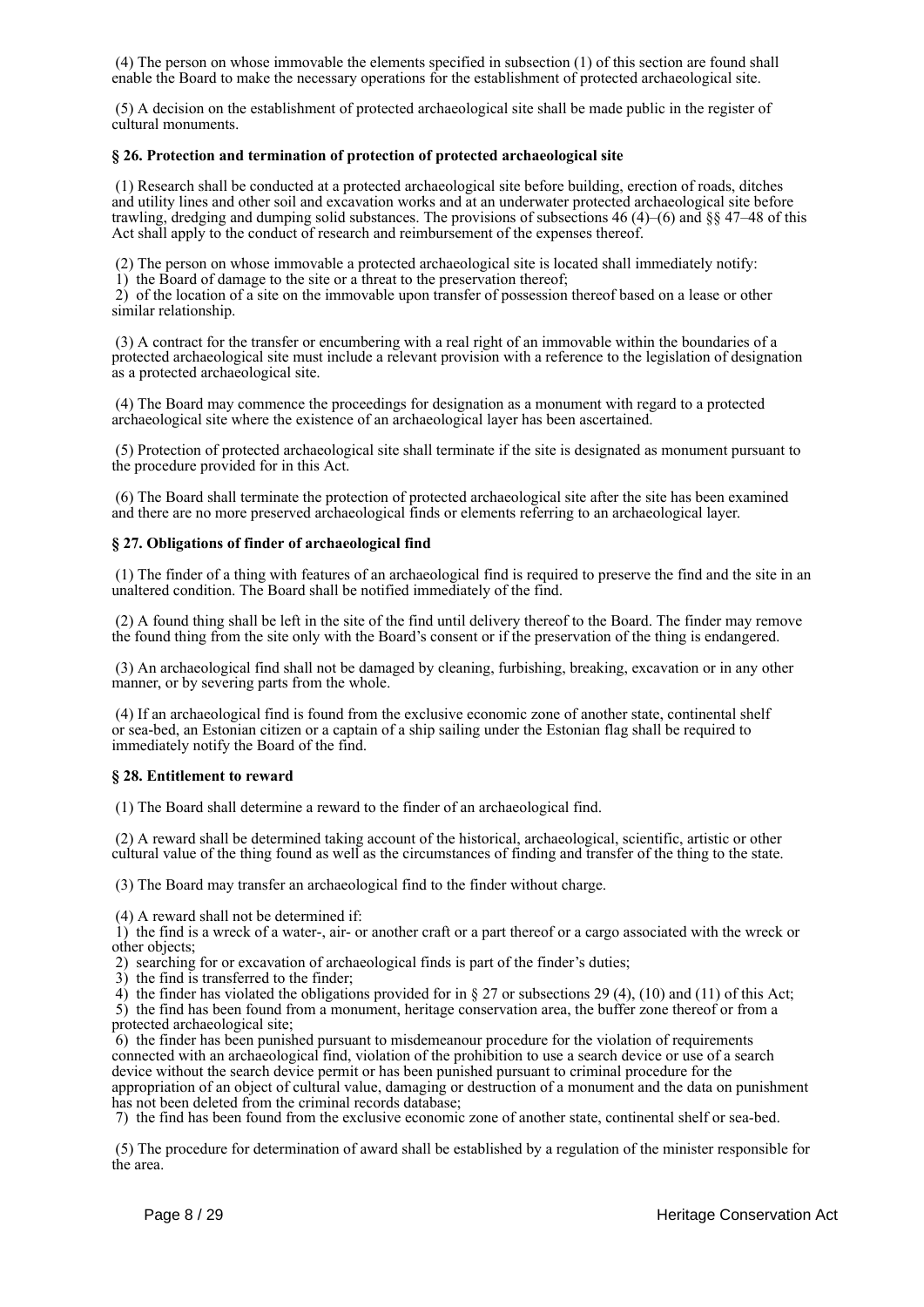### **§ 29. Search device and use thereof**

 (1) For the purposes of this Act, a search device is a technical instrument or device, except for a navigation instrument, which enables to ascertain the location of archaeological finds on the surface of the ground, in the ground and under water.

 (2) The use of a search device on a monument, in the buffer zone thereof and at a protected archaeological site is only permitted:

1) for the conduct of research pursuant to the procedure provided for in this Act;

2) by a law enforcement agency and the Defence Forces for the performance of service duties;

 3) by an owner of an immovable and an undertaking for the performance of duties connected with building, cultivation and forest management within the scope of economic activities that are not connected with the search of archaeological finds.

 (3) The Board shall be notified in advance of the use of a search device in the cases provided for in clauses (2) 2) and 3) of this Act.

 (4) Search device permit shall be required for the use of a search device on water and outside the clearly defined area with compact settlement of a city, town, small town and village and yard land, except for: 1) the conduct of research pursuant to the procedure provided for in this Act;

2) by a law enforcement agency and the Defence Forces for the performance of service duties;

 3) by an owner of an immovable and an undertaking for the performance of duties connected with building, cultivation and forest management within the scope of economic activities that are not connected with the search of archaeological finds.

 (5) A search device permit can be applied for by a natural person of at least 18 years of age who has passed an in-service training in the course of which he or she has acquired the skill of recognising archaeological finds without damage to the find or the site.

(6) A search device permit shall be granted by the Board. A search device permit shall be granted for five years.

(7) The Board shall refuse to grant a search device permit if the applicant for the permit:

1) does not meet the requirements provided for in this Act;

 2) has submitted knowingly false information that considerably affects the decision of granting a search device permit;

3) has not paid the required state fee;

 4) has been punished pursuant to misdemeanour procedure for the violation of requirements connected with an archaeological find, violation of the prohibition to use a search device or for use of a search device without the search device permit or has been punished pursuant to criminal procedure for the appropriation of an object of cultural value, damaging or destruction of a monument and the data on punishment has not been deleted from the criminal records database.

 (8) The Board may suspend the validity of a search permit for the protection of archaeological heritage if the person who has been granted a permit has not submitted the report provided for in subsection (11) of this section.

(9) The Board may revoke a search device permit if:

 1) knowingly false information has been submitted upon applying for a permit, which considerably affected the decision of granting a search device permit;

 2) the holder of a permit fails to comply with the requirements for the use of a search device arising from this Act or the obligations imposed on the finder of an archaeological find;

 3) the holder of a permit has been punished pursuant to misdemeanour procedure for the violation of requirements connected with an archaeological find, violation of the prohibition to use a search device or for use of a search device without the search device permit or has been punished pursuant to criminal procedure for the appropriation of an object of cultural value, damaging or destruction of a monument and the data on punishment has not been deleted from the criminal records database.

 (10) Upon use of a search device, the person must carry an identification document. The owner's permission is required for use of a search device on a plot of land belonging to another person.

 (11) A person who has been granted a search device permit shall notify the Board in advance of going for a search and shall submit a search report to the Board after returning from the search.

 (12) The procedure of applying for and grant of a search device permit, the requirements to the format of a search device permit, requirements to previous notification of the intention to use a search device, requirements to the search report and the submission thereof and requirements to the person conducting in-service training shall be established by a regulation of the minister responsible for the area.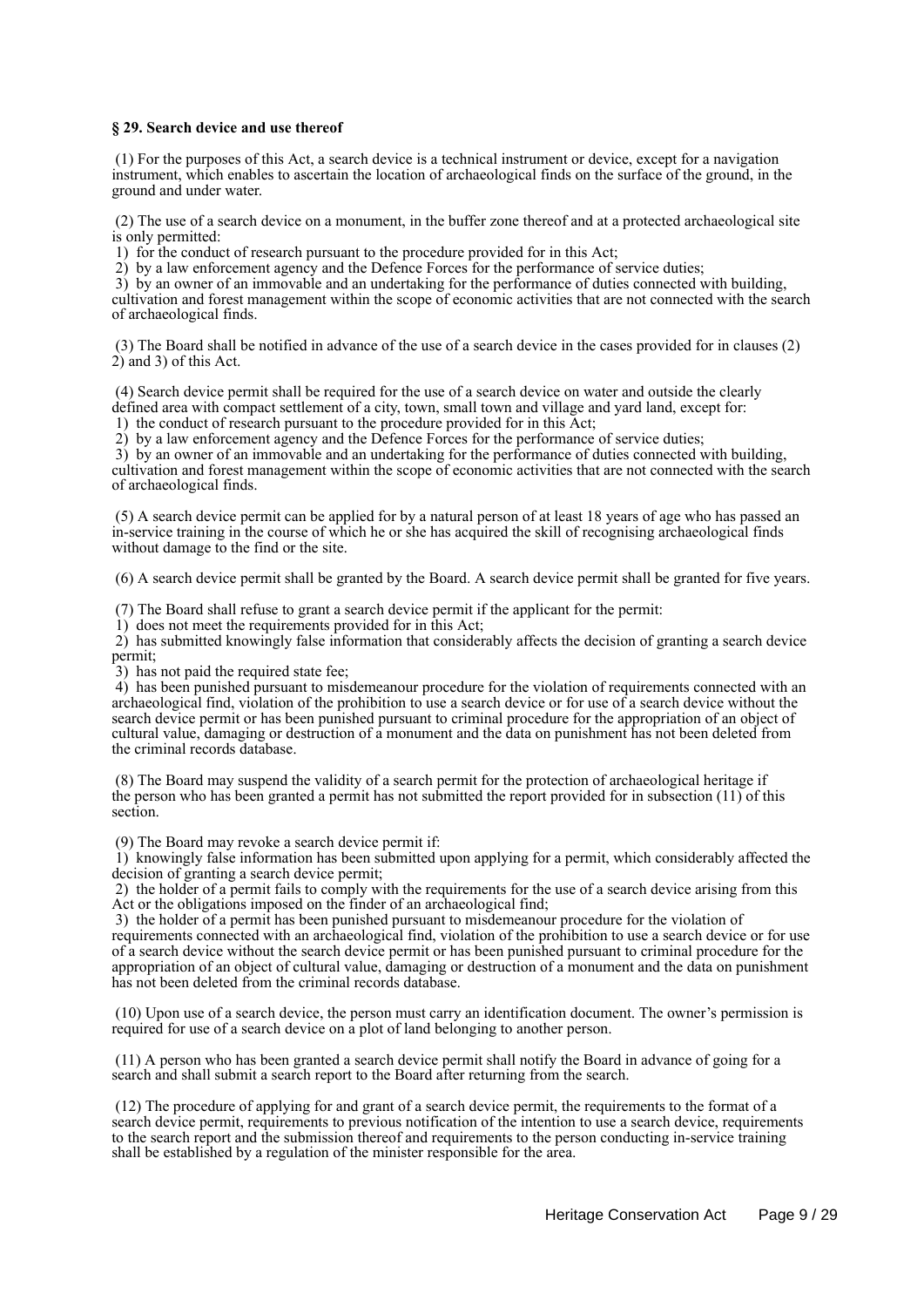## **§ 30. Preservation of archaeological finds**

(1) The agencies that preserve archaeological finds are:

- 1) museums;
- 2) research and development institution that manages the Archaeological Research Collection;
- 3) the Board.

 (2) The place of preservation of archaeological finds shall be determined by the Board after hearing the proposal of the person who conducts the research and taking account of the principle of integrity of the archaeological collection originating from the object of research and the opinion of the preserving agency.

### **§ 31. Suspension of works for protection of archaeological heritage**

 (1) If an archaeological layer or historical building structures hidden in the ground, water body or the sedimentation thereof are discovered at any site upon building, erection of roads, ditches and utility lines or the performance of other soil or excavation works, the finder shall be required to suspend the works, preserve the location in an unaltered condition and notify the Board thereof immediately.

 (2) The Board has the right to suspend the works for up to one week to ascertain the need for the conduct of research or to assess the compliance of the thing with the prerequisites for state protection.

 (3) An archaeological research shall be conducted in the course of environmental impact assessment for the purposes of the Environmental Impact Assessment and Environmental Management System Act on an immovable where according to the information of the Board, based on historical sources, there may be archaeological objects, human bones or an archaeological layer. The provisions of §§ 46–48 of this Act shall be applied to the determination and conduct of research. The expenses of the given research shall not be reimbursed pursuant to subsection 48 (2) of this Act.

# **Division 3 Underwater Cultural Heritage**

## **§ 32. Protection of underwater cultural heritage**

 (1) The provisions of this section shall be applied for the protection of underwater cultural heritage not yet discovered or studied and that has not been designated as a monument or protected archaeological site.

 (2) A research shall be performed before construction, including installation of civil engineering works, structure or equipment in internal water bodies, territorial seas, transboundary water bodies or exclusive economic zones or before planning another activity that may endanger the preservation of underwater cultural heritage.

 (3) The provisions of §§ 46–48 of this Act shall be applied to the determination and conduct of research. The expenses of the given research shall not be reimbursed pursuant to subsection 48 (2) of this Act.

# **Chapter 4 Organisation of Protection**

## **Division 1 Ensuring Preservation of Monuments and Heritage Conservation Areas**

### **§ 33. Preservation duty**

 (1) Everyone shall prevent from activities that may endanger, damage or destroy a monument or structure located on a heritage conservation area. A monument or structure located on a heritage conservation area shall not be damaged or destroyed.

 (2) A monument or structure located on a heritage conservation area may be used based on the modern needs but not in a manner that may endanger the preservation of the monument or parts thereof.

 (3) To ensure the preservation of a monument and heritage conservation area, the owner or possessor of a monument or structure located on a heritage conservation area shall maintain and, in necessary, repair the monument or structure.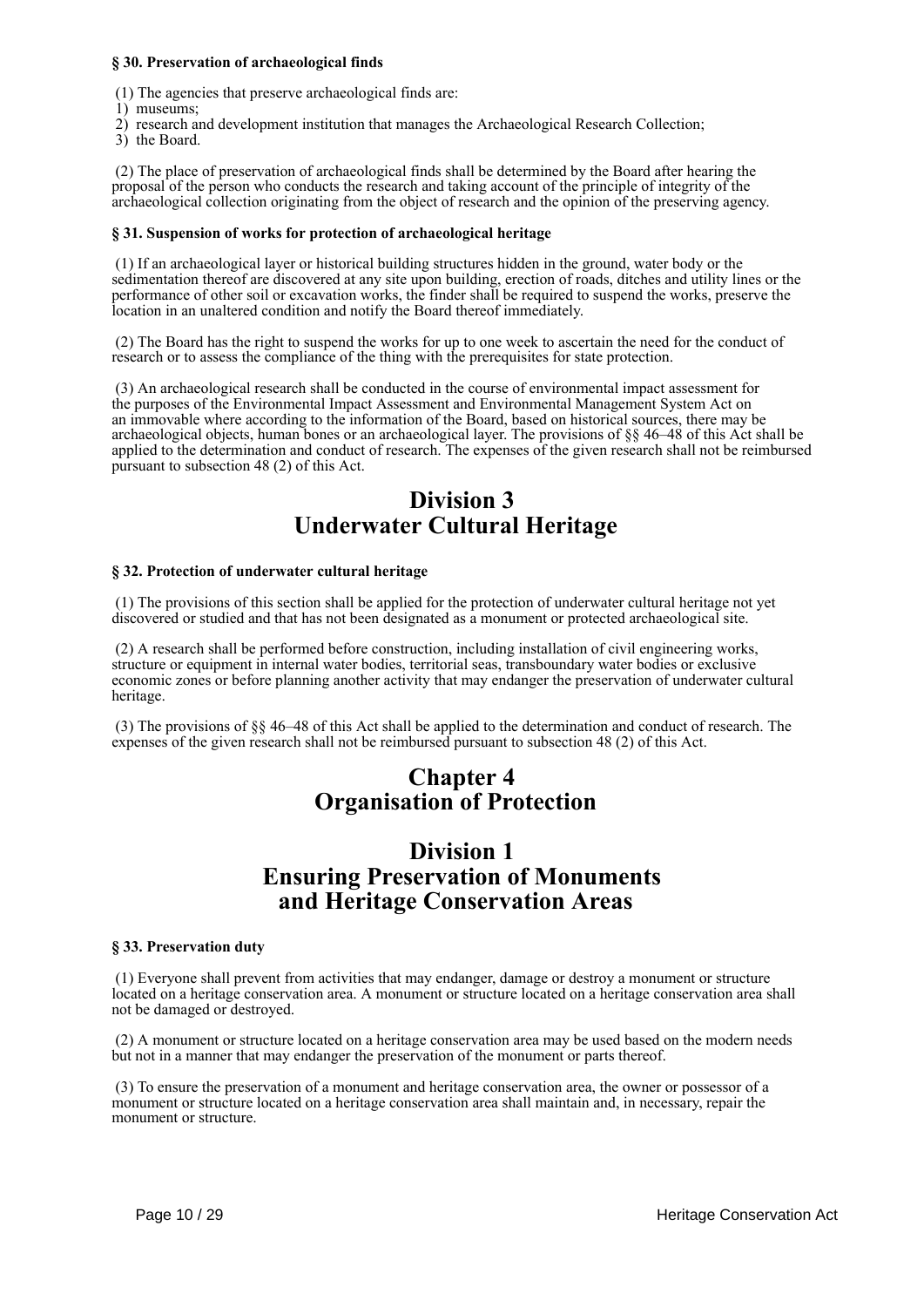#### **§ 34. Damage to monument or structure located on heritage conservation area**

(1) Damage to a monument or structure located on a heritage conservation area consists of:

 1) damage to a monument or parts thereof or to a structure located on a heritage conservation area due to which the physical or chemical properties, structural and decorative elements or appearance of the monument or structure have been altered or the condition of the monument or structure has deteriorated;

 2) failure to perform the preservation duty due to which the condition of the monument or structure located on a heritage conservation area or parts thereof have deteriorated;

 3) damage to the cultural layer or archaeological finds on an archaeological monument, which above all means excavation or disarrangement resulting from another activity in such manner that the further scientific research of the monument as an integral historical source becomes impossible.

 (2) The resulting damage is substantial if the authenticity of a monument or structure located on a heritage conservation area has been damaged, but the potential integrity thereof can be restored without artistic forgery or distortion of history. In case of an archaeological monument the damage is substantial if the excavation has taken place in the deposits of a mixed archaeological layer or in the superficial deposits of filling nature.

 (3) The resulting damage is major if the authenticity of a monument or structure located on a heritage conservation area has been damaged considerably and restoration of the integrity thereof assumes the replacement of one or several parts of cultural value with a copy or reconstruction thereof. In case of an archaeological monument the damage is major the excavation has taken place in the deposits of unmixed archaeological layer, archaeological finds have been removed from the soil or the remains of building structures, wrecks or similar have been damaged.

## **§ 35. Support for preservation of monuments**

 (1) The owner or possessor of a monument or structure located on a heritage conservation area may apply for support from the Board for the maintenance, repair, conservation, restoration, ensuring the storage and preservation conditions and restoration of a monument or structure located on a heritage conservation area.

 (2) The supported activities, the requirements for the applicant for support and the application, including the rate of own or co-financing, the term for submission of an application, the bases for the assessment, satisfying and refusal to satisfy and revocation of an application, the procedure for inspection of the purposeful use of the support and the bases and procedure for reclamation of support shall be established by a regulation of the minister responsible for the area.

### **§ 36. Notification obligation**

 (1) The owner or possessor of a monument or structure located on a heritage conservation area shall immediately notify the Board of:

1) a threat that may endanger a monument or structure or of the damage or destruction thereof;

- 2) involuntary transfer of possession of a monument or immovable;
- 3) the transfer, succession, deposit or change of the place of deposit of a movable monument.

 (2) If the owner of a monument or structure located on a heritage conservation area transfers the possession of a monument, structure or part thereof to another person based on a rental, lease, deposit, pledge or another similar relationship, he or she shall notify the person receiving the possession of the thing of the fact that the thing is a monument or the structure is located on a heritage conservation area.

#### **§ 37. Transfer of monument or structure located on heritage conservation area**

 (1) The contract of transfer or encumbering with a real right of a monument or structure located on a heritage conservation area or an immovable located in the buffer zone thereof must include a reference to the legislation establishing the protection.

 (2) Movables that form a set of things may be transferred, inherited or divided upon division of estate as single items only with the permission of the Board.

### **§ 38. Expropriation of monuments**

 (1) If the owner of a monument fails to perform the obligations arising from this Act and the preservation of the monument is in threat and the preservation thereof cannot be ensured by any other means, the monument may be expropriated.

 (2) A monument shall be expropriated for a fair and immediate compensation. Compensation shall be paid to the owner or successor of the expropriated thing.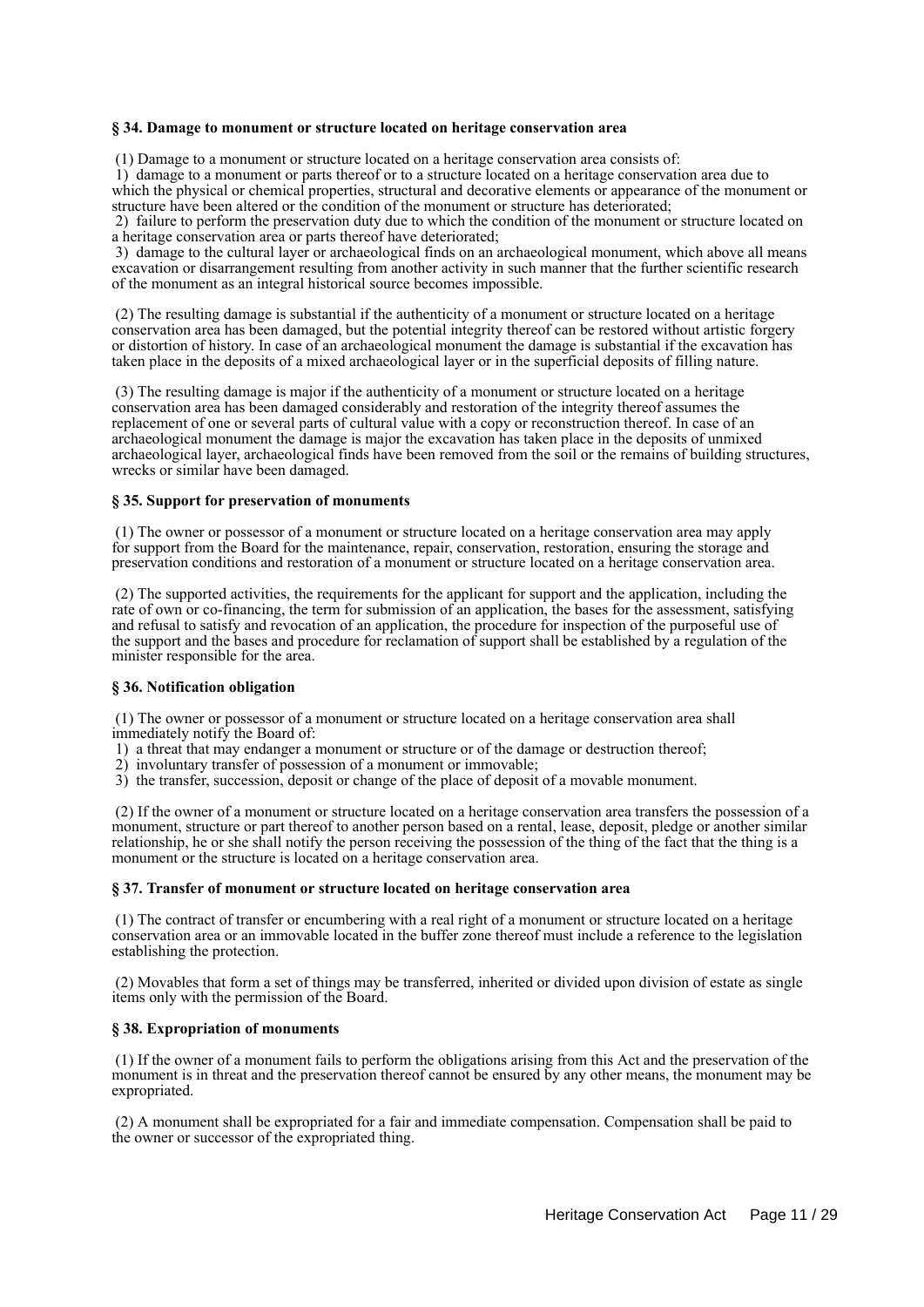(3) Expropriation of an immovable monument shall be executed pursuant to the Acquisition of Immovables in Public Interest Act.

 (4) Expropriation of a movable monument shall be decided with a directive of the minister responsible for the area. An expropriation decision shall set out the basis of expropriation, the size of payable compensation and the recipient of compensation.

#### **§ 39. Reconstruction obligation of monument or structure located on heritage conservation area**

 (1) A destroyed or damaged monument and a valuable structure located on a heritage conservation area or a part thereof shall be reconstructed if, taking into account the circumstances, it is justified.

 (2) The obligation to reconstruct a monument or structure located on a heritage conservation area and the extent thereof shall be decided by the Board. The reconstruction shall be organised by the owner of a monument of structure.

 (3) Before deciding on the obligation to reconstruct a monument or structure located on a heritage conservation area and the extent thereof, the Board shall ask for an opinion thereon:

1) from the local government of the location of the monument or structure;

 2) from a state administrative authority whose competence relates to the monument or structure that is intended to be reconstructed;

3) from the owner of a monument or structure located on a heritage conservation area.

 (4) Reconstruction of a monument or structure located on a heritage conservation area shall be based on the procedure of works relating to an immovable monument specified in division 3 or a movable monument specified in division 4 of this chapter.

 (5) If the reconstruction of a monument or structure located on a heritage conservation area is not justified, the Board shall organise a research for the preservation of information on the monument or structure, if necessary. The expenses of the research may be demanded from the owner of a monument or structure or from the person who has damaged the monument or structure to the extent in which the owner of the monument or structure or another person has caused the damage or destruction of the monument or structure.

### **§ 40. Transfer of immovable monuments**

 (1) Immovable monuments may be transferred from their location to another suitable location if it is unavoidable for ensuring major public interest and preservation of the immovable in the present location is endangered and the preservation of the immovable monument cannot be ensured in any other manner.

 (2) The permissibility to transfer an immovable monument shall be decided by a directive of the minister responsible for the area after hearing the opinion of the Board, Heritage Council, local government of the location of the monument and the owner of an immovable monument.

 (3) The conditions for transfer of an immovable monument shall be determined by the Board with the special conditions for heritage conservation.

### **§ 41. Access to immovable monuments**

 (1) The customary roads and paths leading to an immovable monument are for public use from sunrise to sunset and in case of the existence thereof, the possessor of an immovable shall ensure the access of persons to the monument within the specified time.

 (2) Persons shall have access to yard land where an immovable monument is located or inside a building being an immovable monument at the time and under the conditions determined by the possessor of the immovable, and the owner or possessor is also entitled to ask a fee therefor.

### **§ 42. Access to underwater monuments**

 (1) Diving to an underwater monument and within the buffer zone thereof is allowed with the diving permit issued by the Board or under the supervision of an undertaking providing diving service and who acts in the scope of economic activities.

 (2) A natural person who is at least 18 years of age and who has passed training for diving to monuments is entitled to receive a diving permit to underwater monuments.

(3) A diving permit is granted by the Board. A diving permit is granted without a term.

 (4) An undertaking providing a diving service or a person who has received a diving permit shall notify the Board before and after diving to a monument and the buffer zone thereof.

 (5) The procedure for applying for, grant of and refusal to grant and revocation of a diving licence and the terms of notification of diving, the data submitted upon notification and the procedure of notification and the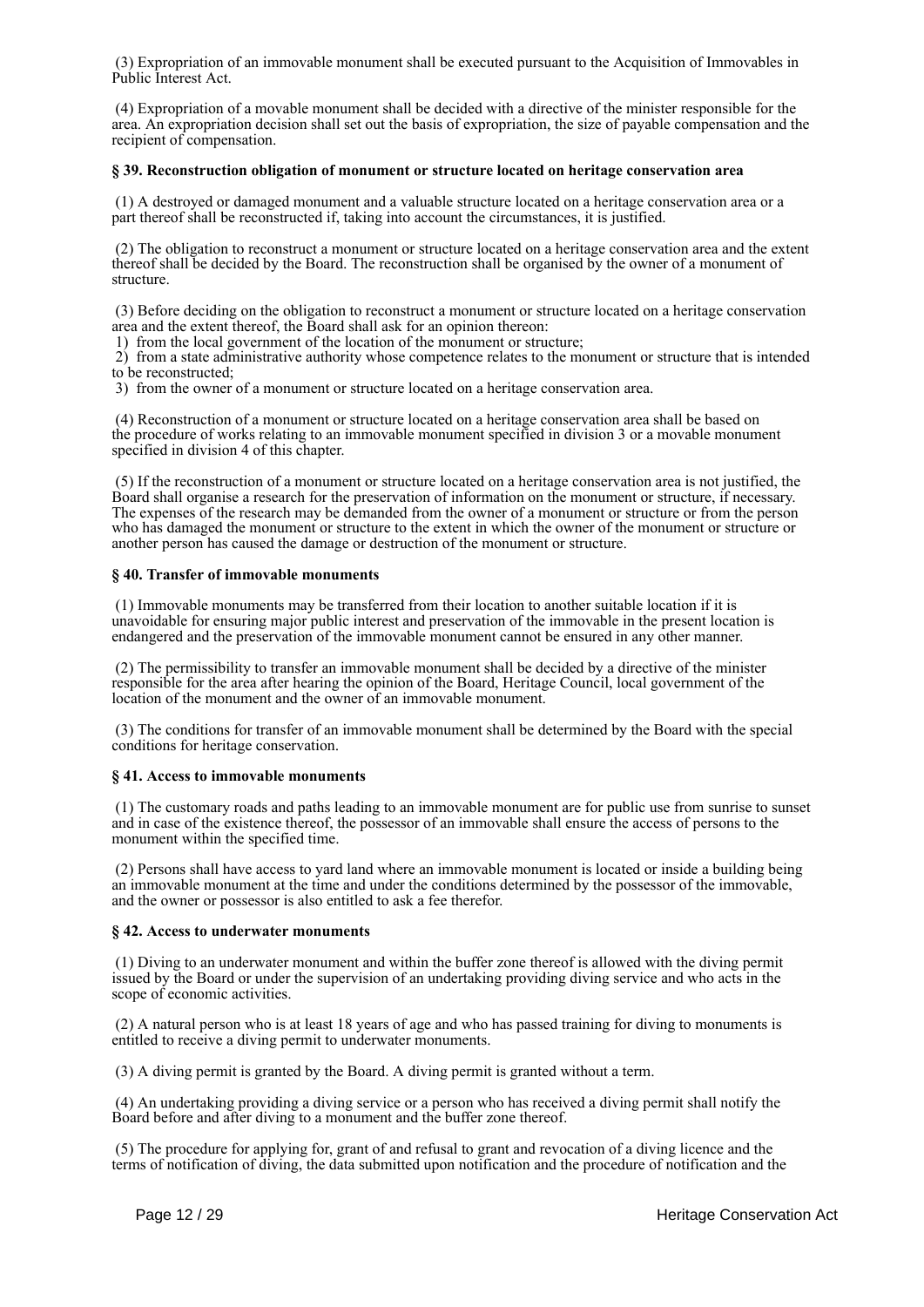requirements for the person providing a training for diving to monuments shall be established by a regulation of the minister responsible for the area.

#### **§ 43. General requirements for performance of works**

 (1) The planning and performance of works on monuments and heritage conservation areas shall be based on the principle of authenticity and preserving the integrity, deeming the valuable layers of different eras to be important and ensuring the safety of operations on the preservation of the monument and structure located on heritage conservation area.

 (2) Upon the conservation, restoration and construction of a monument or structure located on a heritage conservation area, the building design documentation or activity plan approved with the Board or the conditions specified in the permit for performance of works shall be followed.

### **§ 44. Counselling**

 The Board shall counsel the owner or possessor of a monument or structure located on a heritage conservation area in the issues concerning the maintenance, repair, construction, conservation and restoration of a monument or structure located on a heritage conservation area, give instructions and issue the maintenance plan, if necessary.

#### **§ 45. Maintenance plan**

 (1) A maintenance plan is a set of advice for the use and maintenance prepared to ensure the preservation of a monument or structure located on a heritage conservation area, which accounts for the specific character of the monument or structure.

 (2) A maintenance plan includes recommendations on the suitability, relevance and timeliness of the repair and maintenance works necessary to ensure the preservation of a monument or structure located on a heritage conservation area as well as the materials and work techniques used therefor, which assist the owner upon performance of the preservation obligation.

# **Division 2 Research of Monuments, Heritage Conservation Areas and Structures Located on Heritage Conservation Areas**

## **§ 46. Research and research plan**

 (1) A research shall be conducted, if necessary, for the construction, conservation or restoration of a monument or structure located on a heritage conservation area, preparation of building design documentation or a movable monument activity plan or for the establishment of important information for excavation and other works associated with removal or addition of soil on an archaeological monument.

 (2) The need for a research and the extent thereof shall be determined by the Board based on the nature and volume of the planned works before the preparation of special conditions for heritage conservation, in the special conditions for heritage conservation, upon grant of approval to another administrative authority or in the permit for performance of works.

(3) The planning or conduct of research shall be based on the principle of minimum intervention.

 (4) A research plan shall be prepared by a competent person for the performance of such research that physically intervenes in the material of a monument or structure located on a heritage conservation area or that may cause the alteration of the monument or structure.

 (5) The research plan shall set out the types of planned research, the objective thereof and the methods and schedule thereof, drawings on the places and extent of conduct of research, if necessary, and other important data depending on the type of research.

 (6) The types of research and the procedure for the conduct of research shall be established by a regulation of the minister responsible for the area.

 (7) Preparation of a research plan shall not be required in case of a movable monument research if it is part of conservation or restoration and is included in the conservation or restoration activity plan.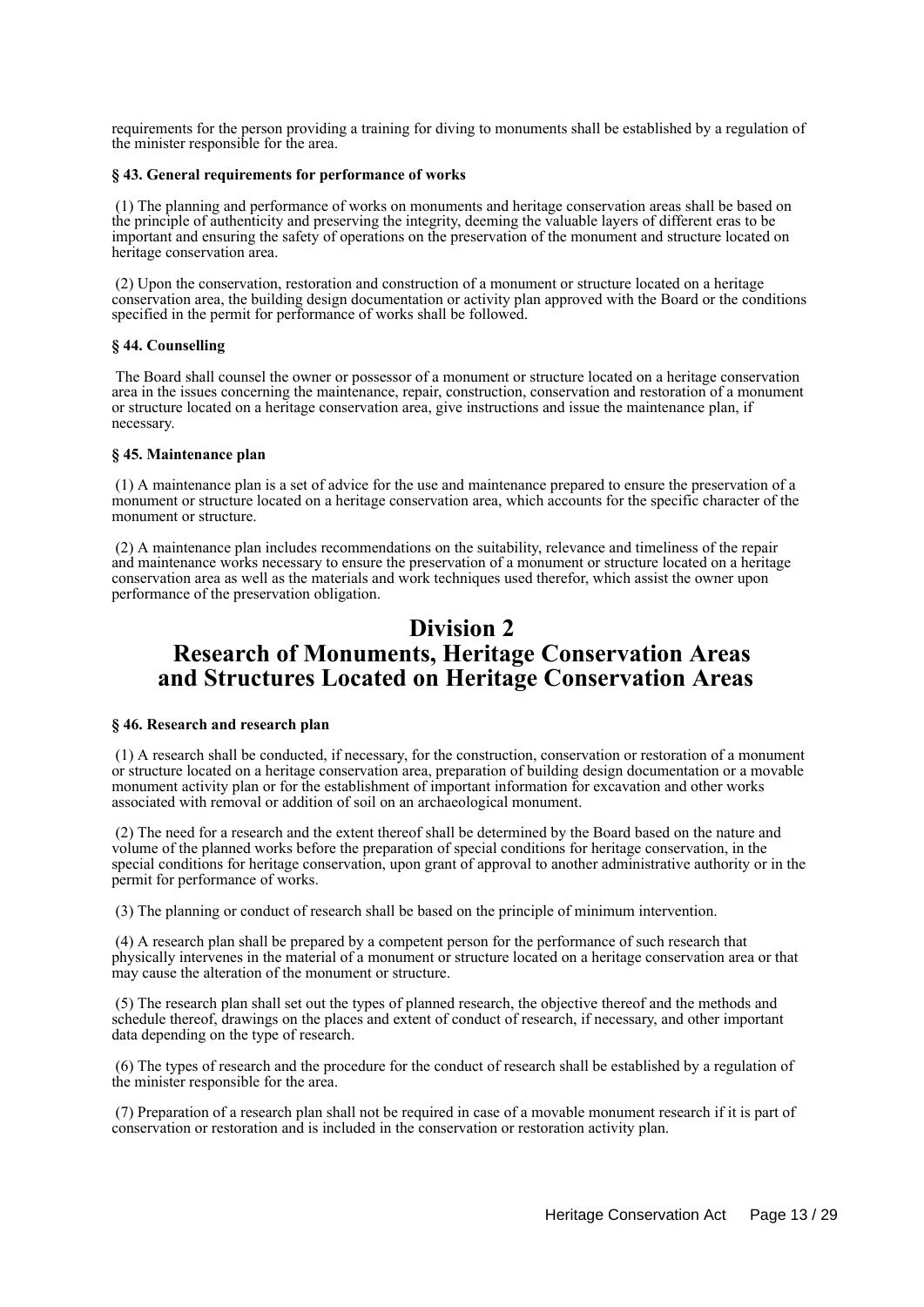(8) A research may be conducted for scientific purposes. The cost of conducting a scientific research shall be covered by the party who orders the research and the cost thereof shall not be reimbursed pursuant to subsection 48 (2) of this Act.

## **§ 47. Research notice**

 (1) The Board shall be notified of the conduct of research with a research notice before the commencement of research. A research plan corresponding to the requirements shall be submitted together with the research notice.

 (2) A research notice shall be submitted to the Board or electronically through the register of cultural monuments at least ten days before the commencement of research.

 (3) A research may be commenced unless the Board notifies, within ten days after the submission of notice, the person submitting the notice of the need to additionally verify the data submitted in the notice or research plan. If the submitted data need to be additionally verified, the Board shall decide on the permission of research within 30 days after submitting the notice.

(4) A research notice shall set out:

 1) the name, contact details and signature of the person submitting the notice and the date of submitting the notice;

2) the data of the person conducting the research;

3) the time of conducting the research.

 (5) The Board shall verify the compliance of the research plan and the person conducting the research with the requirements and shall determine additional conditions for the conduct of research, if necessary, or decide on the permissibility of the research.

(6) The Board shall refuse to permit a research, if:

1) the research plan does not comply with the requirements provided for in this Act and on the basis thereof;

 2) the person conducting the research does not have the necessary qualification for conducting the research; 3) the conduct of a research may cause a threat to the monument or the preservation of a structure located on a

heritage conservation area.

 (7) A research may be conducted on the basis of a research notice within two years after the submission of notice or additional requirements.

 (8) Notification of the conduct of a research shall not be required in case of a movable monument research if it is part of conservation or restoration and is included in the conservation or restoration activity plan.

 (9) The requirements to the format of a research notice and the procedure for submission thereof shall be established by a regulation of the minister responsible for the area.

## **§ 48. Research report and financing of research**

 (1) A research shall be documented and a research report corresponding to the requirements shall be submitted to the Board, within three months after termination of the research, concerning the works performed for a person who ordered the research.

 (2) The expenses of conducting a research determined by the Board shall be reimbursed to the person who ordered the research to the extent provided for in the regulation established under subsection (3) of this section if the research has been conducted as required and the Board has approved the research report.

 (3) The procedure of documentation of research and requirements to the research report and the rate of compensation specified in subsection (2) of this section, the conditions and procedure for applying for and payment of compensation and the bases and procedure for refusal to satisfy the application shall be established by a regulation of the minister responsible for the area.

# **Division 3 Performance of Works on Immovable Monuments, Heritage Conservation Areas and Buffer Zones Thereof**

## **§ 49. Building design documentation and immovable monument activity plan**

 (1) An immovable monument or structure located on a heritage conservation area may be conserved, restored, constructed and transferred according to building design documentation.

 (2) Building design documentation must comply with the requirements established for building design documentation and be in conformity with the special conditions for heritage conservation.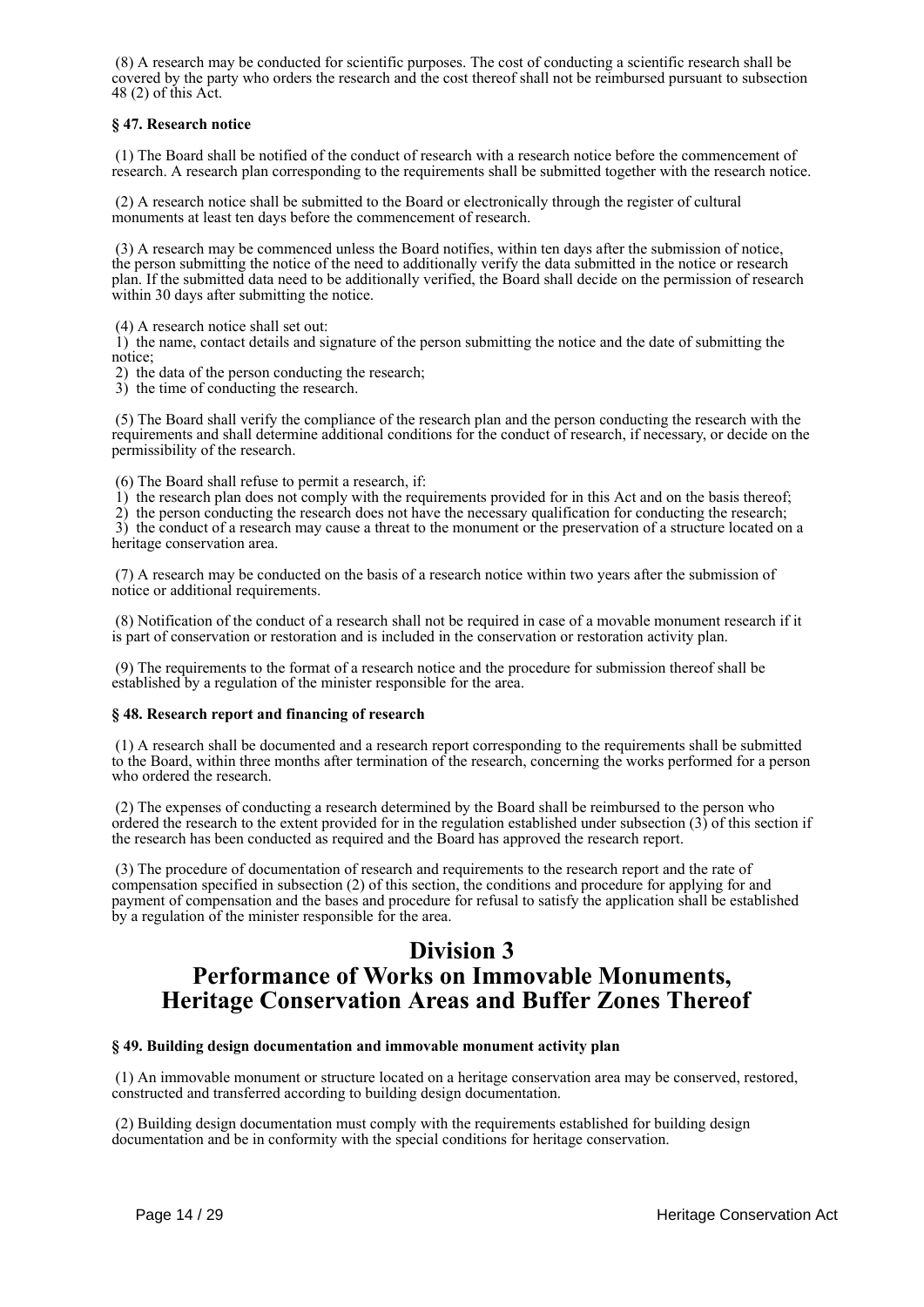(3) An immovable monument or a structure located on a heritage conservation area may be conserved, restored, constructed or transferred or the appearance of a monument or structure located on a heritage conservation area may be altered according to an immovable monument activity plan if the nature, complexity and extent of the planned work enables it and if the submission of building design documentation is not required according to the Building Code.

 (4) An activity plan shall be prepared by the person who performs the work. An activity plan includes the objective of work, performance schedule, the work method and extent, description of the used materials, technical drawings and illustrative material and, if possible, description of the condition of the monument or structure located on a heritage conservation area, conclusions of the conducted research and information on the previous conservation, restoration or repair works.

#### **§ 50. Special conditions for heritage conservation**

 (1) The special conditions for heritage conservation are necessary for the preparation of building design documentation for the conservation, restoration, construction or transfer of an immovable monument or structure located on a heritage conservation area.

 (2) The special conditions for heritage conservation are also necessary for the establishment or erection of a new structure on an immovable monument or heritage conservation area, except for in the case where the building design documentation follows the special conditions for heritage conservation of a valid detailed plan and a detailed plan approved with the Board.

 (3) The Board issues the special conditions for heritage conservation with an administrative act except for in the case specified in § 61 of this Act. The objective of the special conditions for heritage conservation is to ensure the preservation of a monument or structure located on a heritage conservation area and parts thereof.

 (4) The following shall be determined with the special conditions for heritage conservation, where applicable: 1) the requirements for conservation, restoration and construction, keeping in mind the preservation of the whole, parts, structures and details of cultural value of a monument or structure located on a heritage conservation area or improvement of their condition or the environment that has developed in the location of the monument or improvement of the condition thereof, including architectural, structural and design conditions; 2) upon erection of a structure the height limit, volumes and the type of buildings characteristic of the area,

architectural, structural and design conditions and position on the plot;

 3) requirements for construction or other works, keeping in mind the preservation of the monument or structure located on a heritage conservation area in a suitable environment or improvement of the environmental condition thereof;

4) important views to the monument;

 5) requirements for the building design documentation, including the stage of building design documentation; 6) necessary research that needs to be conducted before the preparation of the building design documentation

or during the performance of works and the objective and extent thereof;

7) the need for heritage conservation supervision;

8) the obligation to document works if heritage conservation supervision is not required;

 9) requirements for the qualification of the person who performs the works and to the person who exercises heritage conservation supervision.

 (5) Before the issue of special conditions for heritage conservation the Board shall have the right to demand the conduct of a research if the conditions provided for in subsection (4) of this section cannot be determined without a research. The proceedings for the issue of special conditions for heritage conservation shall be suspended until the submission of a research report as required.

### **§ 51. Applying for and proceeding of special conditions for heritage conservation**

 (1) In addition to the data specified in subsection 14 (3) of the Administrative Procedure Act, an application for the special conditions for heritage conservation shall also set out the objective and extent of conservation, restoration or construction of a monument or structure located on a heritage conservation area and other necessary data.

 (2) Upon receipt of an application for special conditions for heritage conservation the Board shall verify the compliance thereof with the requirements. If the issue of special conditions for heritage conservation is obviously unjustified, the Board shall refuse to review the application and return it with a justification.

 (3) The Board shall issue the special conditions for heritage conservation or decide on the refusal to issue thereof within 30 days after receipt of an application as required. If the Board decides to organise the proceedings as open proceedings, the special conditions shall be issued within 60 days after the date of submission of an application.

(4) The Board shall refuse to issue the special conditions for heritage conservation, if: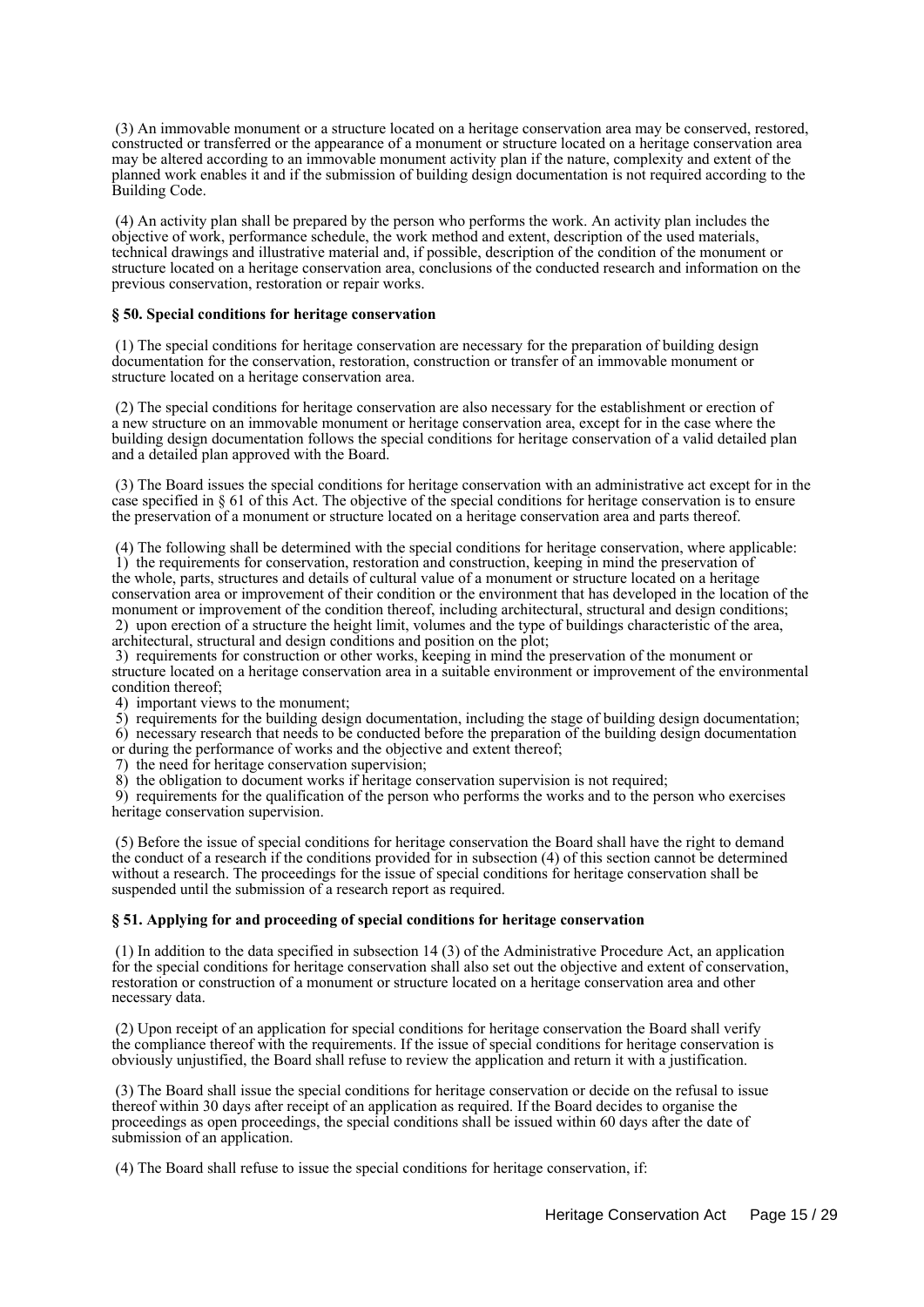1) the planned alterations do not ensure the preservation of the monument or structure located on a heritage conservation area;

2) necessary research has not been conducted for the issue of special conditions;

 3) false information has been knowingly submitted upon applying for the special conditions, which considerably affect deciding on the issue of special conditions for heritage conservation.

 (5) The special conditions for heritage conservation apply for five years after the issue thereof. The validity of the special conditions for heritage conservation may be extended once by five years in a justified case.

 (6) If new special conditions for heritage conservation have been issued for the same object, the conditions issued previously shall become invalid.

 (7) The Board may revoke the special conditions for heritage conservation if false information has been knowingly submitted upon applying therefor, which considerably affected deciding on the issue of the special conditions or if the data being the bases for the grant thereof or the requirements for conservation, restoration or construction have changed.

### **§ 52. Permit for performance of works on immovable monument or heritage conservation area**

 (1) A permit for the performance of works shall be required for the conservation, restoration and construction of an immovable monument or structure located on a heritage conservation area on the basis of building design documentation or activity plan and for alteration of the appearance of a monument or structure located on a heritage conservation area.

 (2) A permit for the performance of conservation, restoration and construction works in the interior of a structure located on a heritage conservation area shall be required if the structure:

1) is located on a world heritage site;

2) has been assessed as very valuable in the management plan of heritage conservation area.

 (3) In addition to the provisions of subsection (1) of this section, a permit for the performance of works shall be required:

 1) for the establishment of high vegetation, tree cutting, excavation and other works associated with removal or addition of soil on an archaeological monument, at a historical natural sacred site, in a park that is an architectural monument, battlefield that is a historical monument, churchyard, cemetery and heritage conservation area;

 2) for greenery works in a park that is an architectural monument, churchyard, cemetery and at a historical natural sacred site;

 3) for the preparation of ground for the purposes of the Forest Act on an archaeological monument and at a historical natural sacred site.

 (4) The admissibility of building a structure subject to a building notice or a building permit shall be approved by a competent authority with the Board if the object of an application for a building notice or building permit is connected with a monument or structure located on a heritage conservation area.

 (5) Alteration of the boundaries of a registered immovable of an immovable monument or a heritage conservation area and alteration of the intended purpose of land on an archaeological monument, historical natural sacred site and heritage conservation area shall be approved by the competent authority with the Board.

(6) It is prohibited to anchor, trawl, dredge and dump solid substances on underwater monuments.

(7) A permit for the performance of works shall not be required:

 1) for the maintenance and repair of an immovable monument or structure located on a heritage conservation area;

2) for digging a grave in a cemetery that is an historical monument;

3) in case of the works specified in subsections  $(1)$ –(3) of this section to an extent in which alleviations have been made in the legislation of designation as a monument or heritage conservation area;

4) if it has been noted by the Board in an approval to another administrative authority.

### **§ 53. Application for permit for performance of works on immovable monument**

(1) An application for the performance of works shall be submitted to the Board.

 (2) In addition to the data specified in subsection 14 (3) of the Administrative Procedure Act, an application for the performance of works shall set out:

1) the data of the monument or structure located on a heritage conservation area;

2) description of the planned works if building design documentation or an activity plan are not required;

3) the commencement date of the planned work and the planned time of completion;

4) data on the person who performs the work if the qualification thereof must be certified pursuant to this Act;

5) data on the person who exercises heritage conservation supervision if supervision is required.

 (3) Building design documentation or an activity plan corresponding to the requirements shall be submitted together with an application for the performance of works, if required.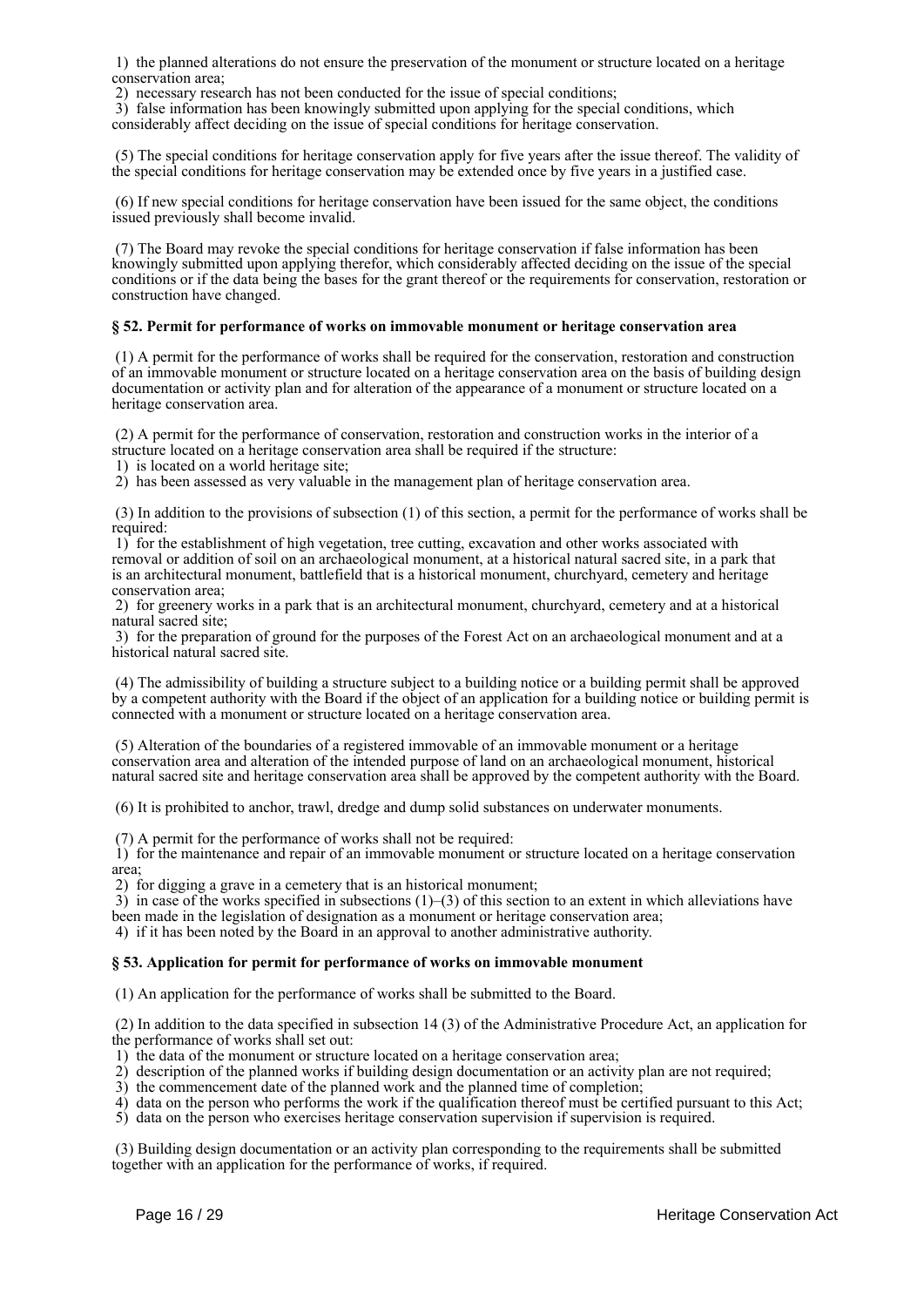(4) The requirements to the format of an application for a permit for the performance of works and to the permit for the performance of works and the procedure for the submission of an application shall be established by a regulation of the minister responsible for the area.

### **§ 54. Processing of permit for performance of works on immovable monument and heritage conservation area**

 (1) Upon receipt of an application for a permit for the performance of works the Board shall verify the compliance thereof with the requirements. If issue of a permit is obviously unjustified, the Board shall refuse to review the application and shall return it with a justification.

 (2) The Board shall grant a permit for the performance of works or refuse to issue thereof within 30 days after receipt of an application as required.

 (3) Conditions for conservation, restoration, construction or other works and the obligation to conduct a research may be determined in the permit for the performance of works, if necessary.

(4) The Board shall refuse to issue a permit for the performance of works, if:

 1) the planned work does not correspond to the requirements established in this Act or on the basis thereof; 2) the planned work may damage the monument or structure located on a heritage conservation area or the preservation or condition of the parts thereof;

 3) false information has been knowingly submitted upon applying for a permit, which considerably affects deciding on the issue of a permit.

 (5) In addition to the provisions of subsection (4) of this section, the Board may refuse to issue a permit for the performance of conservation, restoration or construction works, if:

1) the building design documentation or activity plan has not been prepared by a competent person;

 2) the building design documentation does not comply with the special conditions for heritage conservation or the results of a research;

 3) the person who performs the work or exercises heritage conservation supervision does not comply with the requirements provided for in subsection 68 (1) of this Act.

 (6) A permit for the performance of works shall be granted for up to five years according to the schedule of planned works. A permit may be extended once by up to five years in a justified case on the condition that a report corresponding to § 56 or § 57 of this Act has been submitted to the Board as an intermediate report together with an application for extending the permit.

 (7) The Board may revoke a permit for the performance of works if the person performing the works damages a monument or structure located on a heritage conservation area or violates the conditions provided for in the permit or if false information has been knowingly submitted upon applying for a permit, which considerably affected deciding on the issue of a permit.

### **§ 55. Heritage conservation supervision**

 (1) For the conservation, restoration or construction of an immovable monument or structure located on a heritage conservation area as required, the owner or possessor shall ensure heritage conservation supervision over the works. Heritage conservation supervision may be exercised by a competent person.

 (2) The need for heritage conservation supervision shall be determined by the Board with the special conditions for heritage conservation based on the nature, complexity and extent of the works.

(3) The tasks of heritage conservation supervision are to:

 1) evaluate and inspect the compliance of the performed works with the building design documentation, conditions of the permit for performance of works or the requirements for the performance of works;

 2) advise the owner of a monument or structure located on a heritage conservation area and the person performing the work in the course of work in the issues regarding the choice of a suitable method and material, preservation of details and structures, course of works as well as research or an expert assessment if it affects the preservation of the monument or part thereof;

3) notify the Board of problems or violations having occurred in the course of the works.

### **§ 56. Report of heritage conservation supervision and financing of supervision**

 (1) Heritage conservation supervision shall be documented and a report as required shall be submitted to the Board within six months after the termination of works.

 (2) A report of heritage conservation supervision shall be prepared and submitted by the person who exercises the supervision.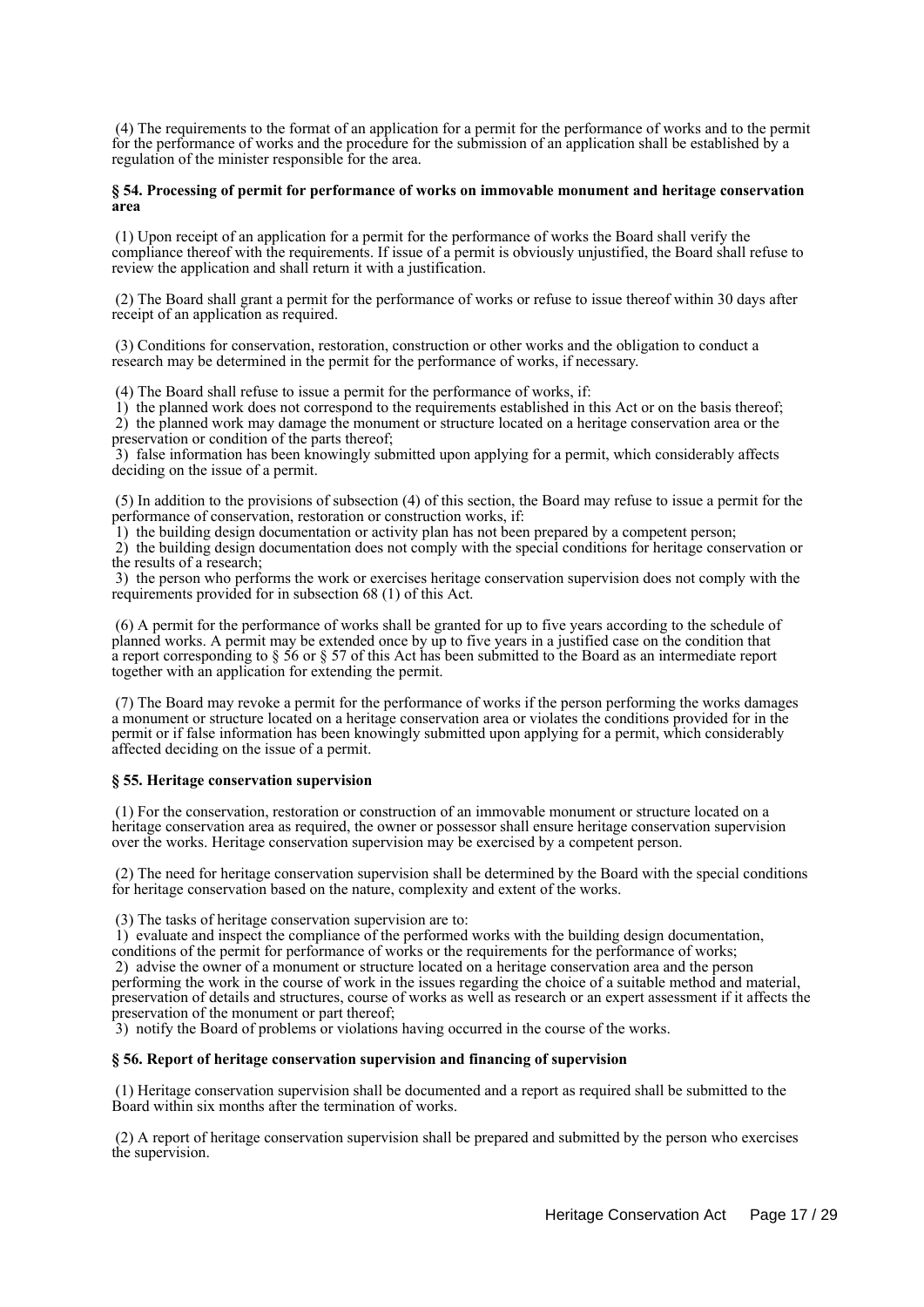(3) If heritage conservation supervision determined with the special conditions for heritage conservation has been exercised and a report has been prepared as required, the expenses of exercising supervision shall be reimbursed to the person who orders the heritage conservation supervision in the extent provided for in the regulation established under subsection (4) of this section.

 (4) The procedure of documentation of heritage conservation supervision and requirements to the report, requirements for the reimbursement of the expense specified in subsection (3) of this section and the rate of reimbursement, conditions for applying for and payment of reimbursement and the bases and procedure of refusal to satisfy an application shall be established by a regulation of the minister responsible for the area.

### **§ 57. Documentation of works**

 (1) If heritage conservation supervision is not required, the person who performs the work shall document the performed works. A report of works as required shall be submitted to the Board within three months after the termination of works.

 (2) Requirements for the report of documentation of works performed on a monument or structure located on a heritage conservation area shall be established by a regulation of the minister responsible for the area.

## **§ 58. Requirements applicable in buffer zone of immovable monument or heritage conservation area**

 (1) The construction of a structure located within a buffer zone and subject to a building notice or building permit, including the erection or establishment of a temporary structure, and reconstruction, extension, alteration of appearance and demolition of an existing structure shall be approved by a competent authority with the Board.

 (2) If a building notice or building permit is not required for the erection or establishment of a structure, including a temporary structure or for the reconstruction, extension, alteration of appearance or demolition of an existing structure according to the Building Code or if construction in a buffer zone has not been approved with the Board, the person interested in construction shall notify the Board of the construction in advance pursuant to the procedure provided for in § 59 of this Act.

(3) In addition to the provisions of subsection (2) of this Act, the Board shall be notified in advance:

1) of the establishment of high vegetation in the buffer zone of a monument;

 2) of the performance of tree cutting, excavation and other works associated with the removal or addition of soil in the buffer zone of an archaeological monument, historical natural sacred site, cemetery that is a historical monument and churchyard and of a park that is an architectural monument;

 3) of preparation of the ground for the purposes of the Forest Act in the buffer zone of an archaeological monument or historical natural sacred site;

 4) of anchoring, trawling, dredging and dumping solid substances within a buffer zone of an underwater monument.

 (4) If the purpose of a buffer zone of an immovable monument is the preservation of an archaeological layer according to this Act, a research shall be conducted upon construction or excavation or other works associated with the removal or addition of soil. The provisions of subsections  $\S 46 (4)$ –(6) and  $\S \$  47 and 48 of this Act shall be applied to the conduct of research and reimbursement of the expenses thereof.

(5) If the works specified in clauses (3)  $1$ )–3) of this section are performed in a buffer zone simultaneously with the work specified in subsection 52 (3) of this Act also on a monument or heritage conservation area, the permit for the performance of works shall substitute the notification and the necessary data are submitted in the application for the permit for the performance of works.

 (6) Approval with the Board or performance of the notification obligation shall not be required upon construction in the interior of a structure located on a heritage conservation area and in the case provided for in subsections  $(1)$ –(3) of this section to an extent in which alleviations have been made in the legislation of designation as monument or heritage conservation area.

### **§ 59. Notice of performance of works in buffer zone**

 (1) In the cases provided for in subsections 58 (2) and (3) of this Act, a notice of performance of works shall be submitted to the Board or electronically through the register of cultural monuments at least ten days before the commencement of works.

 (2) Works may be commenced unless the Board notifies, within ten days after submission of the notice, the person submitting the notice of performance of works of the need to additionally verify the data submitted in the notice. If the submitted data need to be verified additionally, the Board shall decide on the permission of works within 30 days after submitting the notice.

(3) The notice of performance of works shall set out:

 1) the name, contact details and signature of the person submitting the notice, and the date of submitting the notice;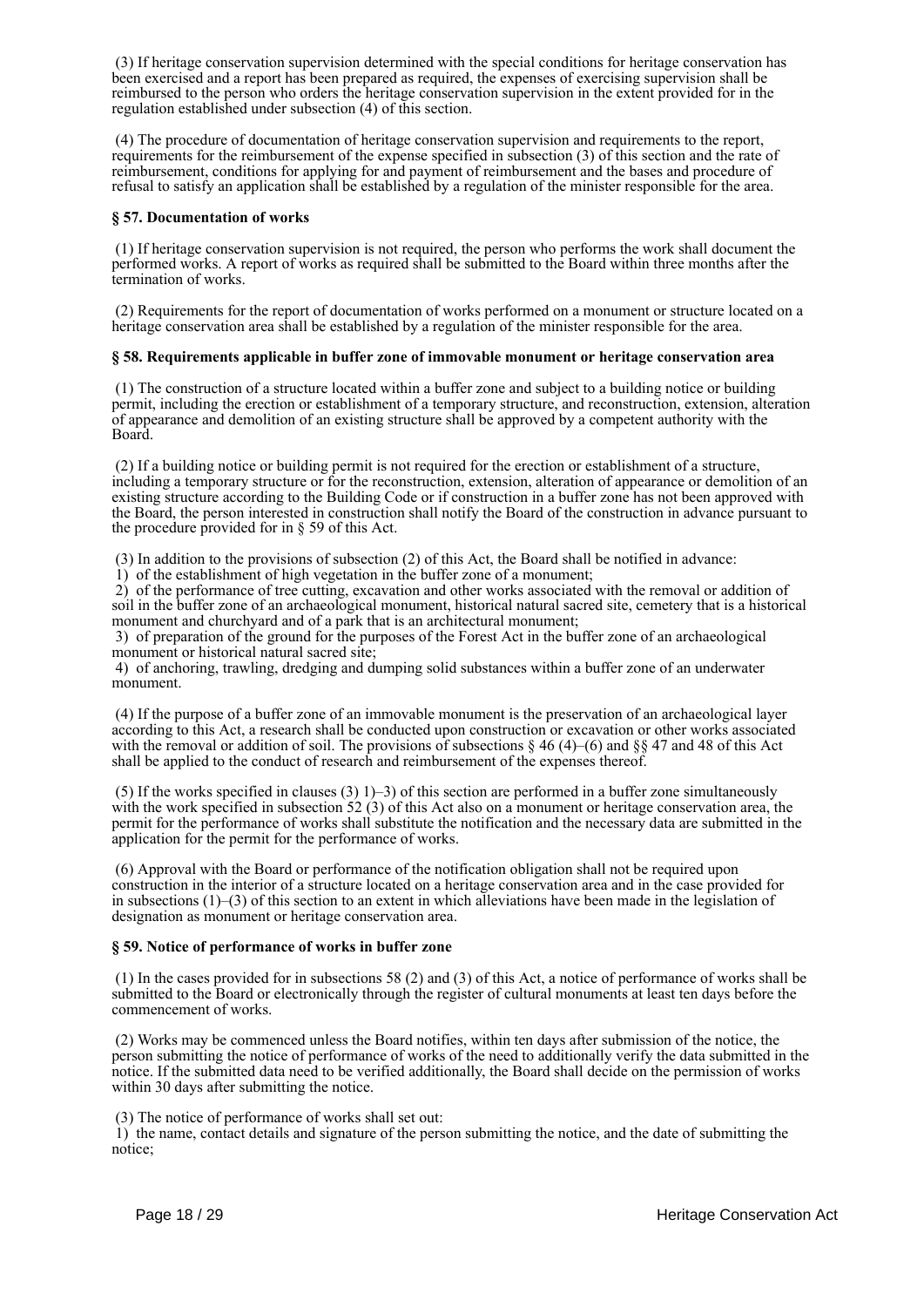2) the objective of submitting the notice, including a description of the planned works and specifying drawings or other additional information, if necessary;

- 3) the date of commencement of work and the planned time of completion;
- 4) the data on the person who performs the work.

 (4) The Board shall verify the compliance of work submitted in the notice of performance of works with the objective of the buffer zone and shall submit additional conditions, if necessary, or decide on the permissibility of performance of works.

 (5) The Board shall refuse to permit the work specified in the notice of performance of works if the performance of work does not ensure compliance with the objective of a buffer zone of a monument or heritage conservation area or it may cause a threat to the monument or preservation of a structure located on a heritage conservation area.

 (6) Works may be performed under a notice of performance of works within two years after submitting the notice or determination of additional conditions.

 (7) The requirements to the format of a notice of performance of works and the procedure for the submission thereof shall be established by a regulation of the minister responsible for the area.

### **§ 60. Suspension of works**

 If a civil engineering works, structure, part of a building, finishing layer, archaeological layer or any find or a circumstance that has not been documented in the course of previous research or that has not been taken into account upon design or grant of a permit for performance of works is discovered in the course of works on an immovable monument, heritage conservation area or in the buffer zone thereof, the person who conducts the works is required to preserve the find in an unaltered condition and inform the Board thereof immediately.

## **§ 61. Special conditions for heritage conservation for comprehensive plan or detailed plan**

 (1) The task of the special conditions for heritage conservation for a comprehensive plan or detailed plan is to ensure that the intended changes on a planned area help to ensure the preservation of a heritage conservation area or an immovable monument and the objectives established with the buffer zone.

 (2) The special conditions for comprehensive plan shall be prepared if a heritage conservation area or a buffer zone thereof is located on the planned area. Special conditions must not be prepared with the Board's approval if the planned activity does not considerably change the developed spatial situation or the preservation or visual viewability of a heritage conservation area.

 (3) The special conditions for heritage conservation for a detailed plan shall be prepared if a heritage conservation area, immovable monument or a buffer zone thereof is located on the planned area.

 (4) In the absence of the obligation to prepare a detailed plan for the erection and establishment of a structure and a structure is established or erected on the basis of design specifications, the special conditions for heritage conservation shall be prepared based on the provisions concerning the special conditions for heritage conservation for detailed plan specified in this section. Upon issue of design specifications in case of existence of a detailed plan specifying thereof, the special conditions for heritage conservation for a detailed plan shall be taken into account.

 (5) The special conditions for heritage conservation for a comprehensive plan or detailed plan shall be prepared by a competent person and these shall be approved with the Board. The expenses for the preparation of the special conditions for heritage conservation for a comprehensive plan or detailed plan shall be covered by the person who orders them.

 (6) Requirements for the procedure of preparation of the special conditions for heritage conservation for a comprehensive plan or detailed plan shall be established by a regulation of the minister responsible for the area.

# **Division 4 Performance of Works on Movable Monuments**

### **§ 62. Permit for performance of works on movable monument**

 (1) A permit for the performance of works on the basis of an activity plan shall be required for the conservation, restoration and alteration of appearance of a movable monument and removal of a movable monument from an immovable to which it belongs.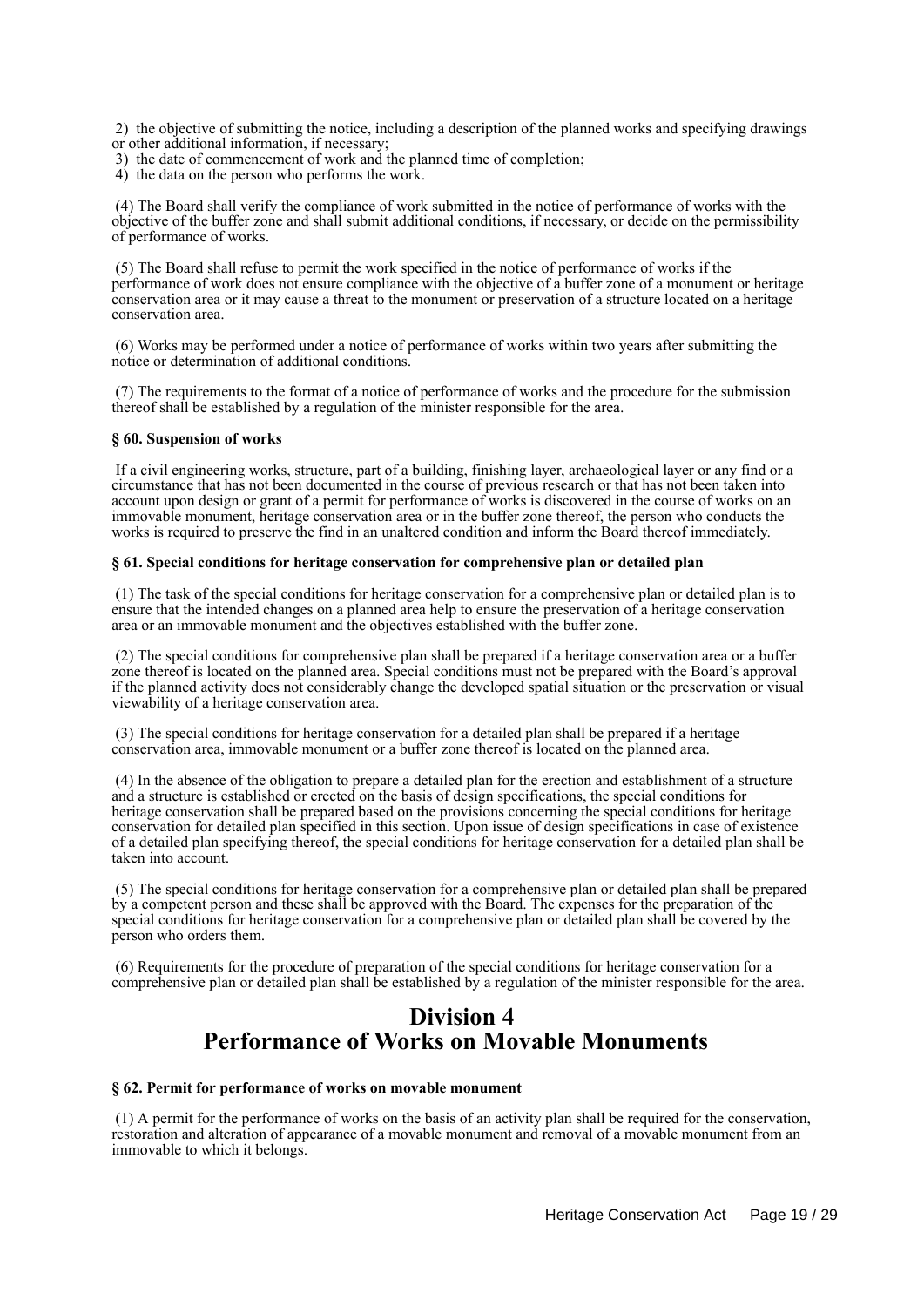(2) A permit for the performance of works shall not be required in case of activities and to an extent for which alleviation has been made in the directive of designation of a thing as a monument.

## **§ 63. Movable monument activity plan**

(1) An activity plan shall be drawn for the performance of works specified in subsection 62 (1) of this Act.

 (2) An activity plan contains the objective of works and the performance schedule, description of the condition of monument, the list of research conducted in the course of work, the plan, method and extent of works, description of the used materials, illustrative material and technical drawings, if necessary.

### **§ 64. Applying for permit for performance of works on movable monument**

 (1) In addition to the data specified in subsection 14 (3) of the Administrative Procedure Act, an application for a permit for the performance of works shall set out:

- 1) the data of the monument;
- 2) description of the planned work or activity;
- 3) date of commencement of the planned work or activity and the planned time of completion;
- 4) data on the person who performs the work.

 (2) An activity plan corresponding to the requirements shall be submitted to the Board together with an application for the permit for the performance of works.

 (3) The requirements to the format of an application for a permit for the performance of works, to the permit for the performance of works and the procedure for submission of an application shall be established by a regulation of the minister responsible for the area.

### **§ 65. Processing of permit for performance of works on movable monument**

 (1) The Board shall grant a permit for the performance of works or refuse to issue thereof within 20 days after receipt of an application as required.

 (2) The permit for the performance of works may establish conditions for the performance of works or activities specified in subsection 62 (1) of this Act and additional research or heritage conservation supervision, if it is necessary.

(3) The Board may refuse to grant a permit for the performance of works, if:

 1) the planned work or activity does not comply with the requirements provided for in this Act or may damage the preservation of a monument or part thereof or the condition of the monument;

 2) the activity plan does not comply with the requirements established in this Act or the results of a research; 3) the activity plan has not been drawn by a competent person;

 4) the person who performs the work does not comply with the requirement provided for in subsection 68 (1) of this Act;

 5) false information has been knowingly submitted upon applying for a permit, which considerably affects deciding on the grant of a permit;

6) the person who performs the work has not submitted a report on the previously conducted work as required.

 (4) A permit for the performance of works shall be granted for up to two years. A permit may be extended once by two years in a justified case.

 (5) The Board may revoke a permit for the performance of works if the person who performs the work damages the monument or violates the conditions established with the permit or if false information has been knowingly submitted upon applying for a permit, which considerably affected deciding on the grant of a permit.

(6) The provisions of §§ 55 and 56 shall be applied to exercising heritage conservation supervision.

## **§ 66. Notice of performance of works relating to movable monument**

 (1) The Board shall be notified in advance of a change in the deposit and storage conditions of a movable monument. The provisions of subsections 59 (1)–(4), (6) and (7) of this Act shall be applied to the notification.

 (2) Notification shall not be required if an alleviation has been made thereon in the directive of designation of a thing as monument.

 (3) The Board shall refuse to permit the work specified in the notice if a threat to the preservation of the movable monument may be caused thereby.

### **§ 67. Documentation of conservation and restoration of movable monument and report of works**

 (1) The conservation and restoration of a movable monument shall be documented and a report corresponding to the requirements shall be submitted to the Board within three months after the termination of works.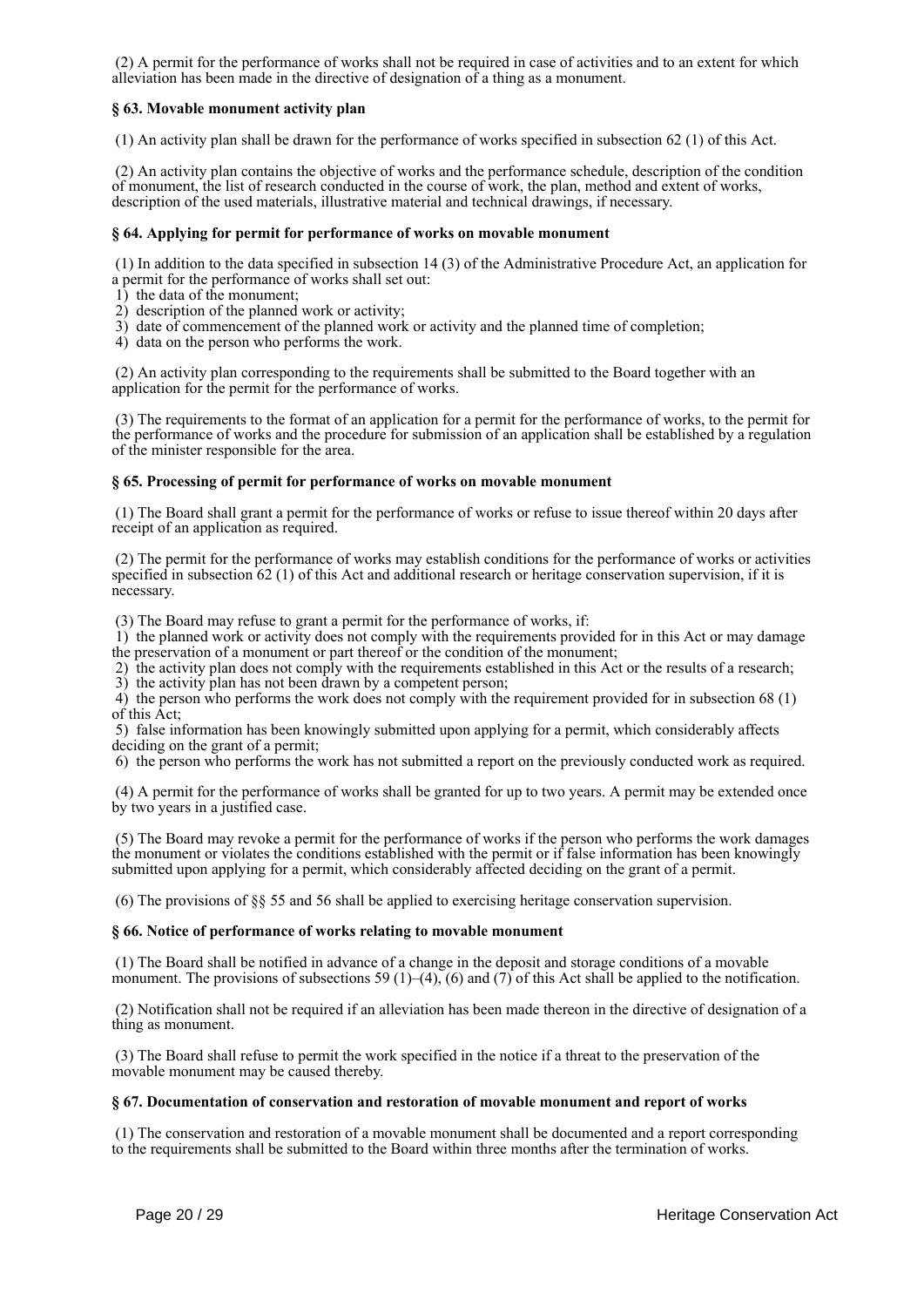(2) The report shall be drawn and submitted by the person who performs the work.

 (3) The procedure for the documentation of works specified in subsection (1) of this section and the requirements to the report shall be established by a regulation of the minister responsible for the area.

# **Chapter 5 Obligations of Persons upon Operating in Heritage Conservation Area**

#### **§ 68. Requirements upon operation in heritage conservation area**

 (1) An undertaking operating in the area of heritage conservation must have a corresponding legal relationship with a competent person specified in § 69 of this Act or the person must be the competent person him or herself as a sole proprietor.

 (2) A notice of economic activities shall be submitted to the register of economic activities for operation in the following areas of activity in the field of heritage conservation:

 1) preparation of building design documentation for conservation or restoration of a monument or structure located on a world heritage site;

 2) preparation of an activity plan for the conservation or restoration of a monument or structure located on a world heritage site;

3) preparation of a research plan and conduct of a research;

4) preparation of special conditions for heritage conservation for planning;

5) conservation and restoration of monuments and structures located on a world heritage site;

- 6) exercising heritage conservation supervision;
- 7) provision of diving service to underwater monuments.

 (3) More specific division of the areas of activity in the field of heritage conservation specified in subsection (2) of this section, taking account of the class and material of the monument, shall be established by a regulation of the minister responsible for the area.

 (4) The notice of economic activities shall set out the area of activity of the field of heritage conservation specified in subsection (2) of this section, the data provided for in subsection 15 (1) of the General Part of the Economic Activities Code Act and the data provided for in subsection 15 (2) of the same Act on the competent person of the undertaking.

 (5) A notice of economic activities has been submitted if the register of economic activities contains the confirmation of a competent person complying with the requirements provided for in § 69 of this Act on the legal relationship thereof with the undertaking who has submitted the notice of economic activities.

 (6) If the notice specified in subsection 58 (1) of the General Part of the Economic Activities Code Act is not submitted through the Estonian information gateway, it shall be submitted together with the confirmation of the competent person to the Board, who shall enter the data contained in the notice and in the confirmation of the competent person to the register of economic activities.

 (7) If the competent person does not submit a confirmation or refusal therefrom through the Estonian information gate, the person shall submit it to the Board, who shall enter the confirmation or refusal from confirmation in the register of economic activities.

 (8) Upon interruption of the legal relationship between a competent person and an undertaking, the competent person shall have the right to refuse from the confirmation. If a competent person has refused from the confirmation, the undertaking shall submit a notice of change in the general data of economic activity according to subsection 30 (5) of the General Part of the Economic Activities Code Act. If the person having refused from the confirmation is the only competent person of the undertaking in the relevant area of activity, it shall be deemed that the undertaking has not complied with the notification obligation for operating in that area of activity.

### **§ 69. Competent person**

(1) A competent person is an expert, who complies with the requirements provided for in subsections  $(2)$ – $(6)$  of this Act and who performs, inspects or supervises work in an area of activity in the field of heritage conservation relating to his or her competence and who is responsible therefor.

 (2) A person may act as a competent person in an area of activity in the field of heritage conservation provided for in subsection 68 (2) of this Act if he or she holds a professional certificate that certifies the relevant qualification or a certificate of competency corresponding to this Act.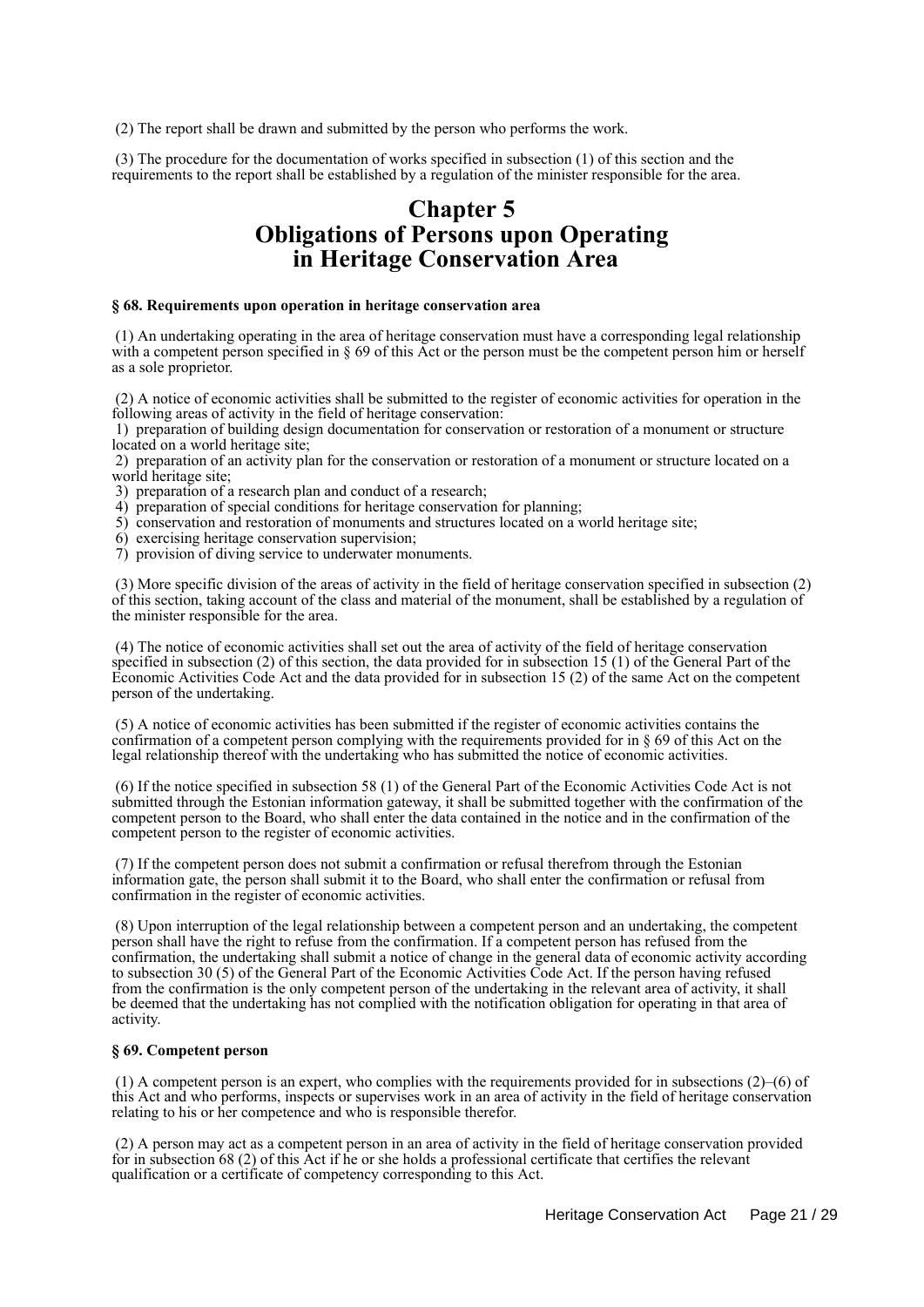(3) A person whose professional level includes supervising the work of other people or who holds a certificate of competency according to this Act may work as a competent person of an undertaking, whose work includes the supervision of others.

 (4) A person having acquired foreign professional qualification may also operate as a competent person if his or her professional qualification has been recognised according to the Recognition of Foreign Professional Qualifications Act. The competent person provided for in subsection 7 (2) of the Recognition of Foreign Professional Qualifications Act shall be the Board.

 (5) A competent person performs his or her duties with professional expertise and with due care corresponding to the specific character of work. A person may not simultaneously operate as the competent person of several undertakings if his or her work load does not enable to perform his or her official duties as required.

 (6) A competent person shall involve a specialist of a relevant specialty and with the necessary competence in the performance of work if his or her qualification is not sufficient due to the specific character of work.

 (7) An undertaking at whose responsibility and for whom the competent person works shall ensure that the competent person has the opportunity to perform his or her work according to the requirements arising from the law and with due care corresponding to the specific character of work.

## **§ 70. Certificate of competency**

 (1) A certificate of competency certifies the compliance of a person's qualification with the competence requirements. A certificate of competency grants the holder thereof the right to operate in the area of activity specified in the certificate within his or her qualification.

 (2) A person shall not be required to apply for a certificate of competency if he or she holds a professional certificate according to the Processions Act and the professional standard of which includes heritage conservation competence.

## **§ 71. Applying for, grant of and refusal to grant certificate of competency**

(1) A person applying for a certificate of competency must have:

 1) acquired nationally recognised university education or a foreign qualification corresponding thereto according to the area of activity;

2) operated continuously in the requested area of activity at least for the past four years.

 (2) In addition to the provisions of subsection (1) of this section, the person applying for a certificate of competency must have passed in-service training corresponding to the requested area of activity for operation on an architectural monument, cemetery that is a historical monument and churchyard.

 (3) The Board may decide that the requirement of higher education and in-service training must not be complied with for operating in the area of activity of conservation and restoration of an immovable monument or a structure located on a world heritage site if the work does not include the supervision and management of the work of others.

 (4) A person applying for a certificate of competency for providing diving service to underwater monuments must hold:

1) a diving permit granted by the Board;

2) an internationally recognised diving instructor's licence.

(5) To receive a certificate of competency the applicant shall submit to the Board:

- 1) an application;
- 2) a document certifying education;
- 3) list of performed works that includes a description of works and pictures;
- 4) document certifying the passing of in-service training;
- 5) data on the payment of state fee.

 (6) The requirements provided for in clauses (5) 2–3) of this section shall not be applied upon applying for a certificate of competency in the area of activity of diving service.

 (7) In addition to the provisions of subsection 14 (3) of the Administrative Procedure Act, the applicant shall set out in the application his or her personal identification code, the class of monument and area of activity for operation in which he or she applies the certificate of competency.

 (8) The competence of a person shall be assessed and a certificate of competency shall be granted by the Board for five years. The validity of a certificate of competency may be extended by five years upon the person's request.

 (9) Upon grant of a certificate of competency the Board shall have the right to assess the competence of a person within the area of activity applied for based on the class of a monument and the applicant's qualification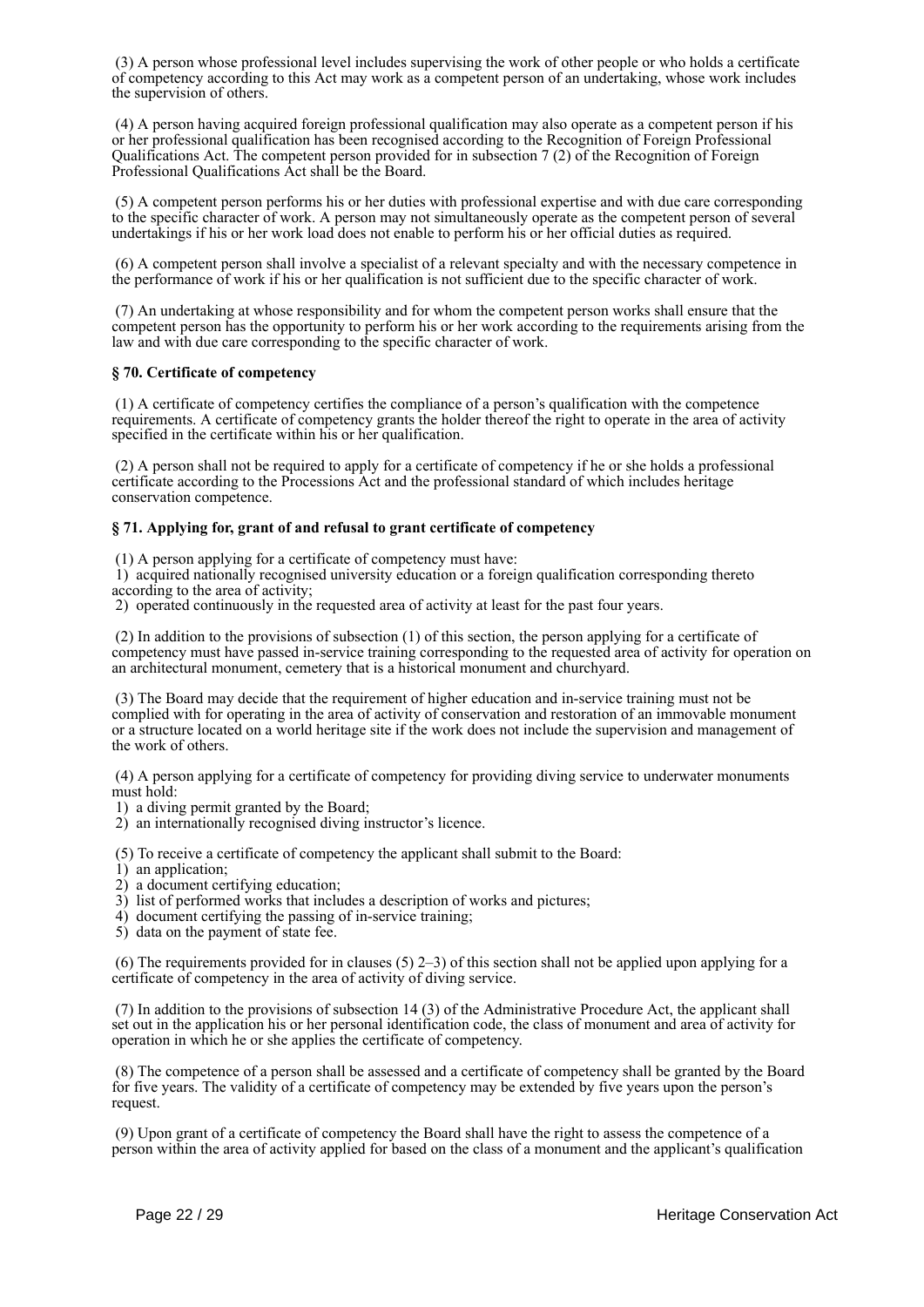and to restrict in the certificate of competency the person's right to act based on the applicant's skills upon working with monuments of a certain class and from a certain material.

 (10) The Board shall adjudicate an application for a certificate of competency or the extension thereof within 30 days.

(11) The Board shall refuse to grant a certificate of competency if the applicant:

1) does not comply with the requirements provided for in subsections  $\overline{71}$  (1) and (2) or subsection (4) of this Act;

2) the performed work does not comply with the requirements provided for in this Act;

3) has submitted knowingly false information upon applying for a certificate of competency, which

considerably affect deciding on the grant of a certificate of competency;

4) has not paid the required state fee.

(12) The Board shall refuse to extend a certificate of competency, if the applicant:

1) has not operated continuously in the requested area of activity at least for the past four years;

2) the performed works are not in compliance with the requirements provided for in this Act;

 3) has damaged or destroyed a monument or structure located on a world heritage site or part thereof in the course of the performed works;

4) has not paid the required state fee.

(13) The Board may refuse to extend a certificate of competency if the applicant:

1) has not submitted the report provided for in this Act as required;

 2) has submitted knowingly false information upon extension of a certificate of competency, which considerably affect deciding on the grant of a certificate of competency.

 (14) The requirements to the format of an application for a certificate of competency and to the certificate of competency and the procedure for the submission of an application shall be established by a regulation of the minister responsible for the area.

### **§ 72. Revocation of certificate of competency**

(1) The Board may revoke a certificate of competency if:

1) the applicant has submitted knowingly false information upon applying for a certificate of competency,

which considerably affected deciding on the grant of a certificate of competency;

 2) the activity of a person holding a certificate of competency does not comply with the requirements provided for in this Act;

 3) the person holding a certificate of competency has damaged or destroyed a monument or structure located on a world heritage site or a part or appearance thereof in the course of operating in the area of activity.

 (2) Upon revocation of a certificate of competency, the person cannot apply for a new certificate of competency within one year after the date of revocation of a certificate of competency.

#### **§ 73. In-service training**

 (1) The in-service training specified in subsection 71 (2) of this Act may be conducted by a continuing education institution complying with the requirements provided for in the Adult Education Act. The in-service training curriculum shall be approved by the Board.

 (2) Upon approval of an in-service training curriculum the Board shall evaluate the sufficiency of the subjects covered in the training and the duration of their coverage for the acquisition of heritage conservation competencies.

 (3) If the in-service training has been conducted in a foreign state, the compliance of the educational and training institution and the curriculum with the provisions of subsection (2) of this section shall be assessed by the Board on the basis of the application of an applicant for a certificate of competency.

# **Chapter 6 Organisation of Heritage Conservation Activities**

## **Division 1**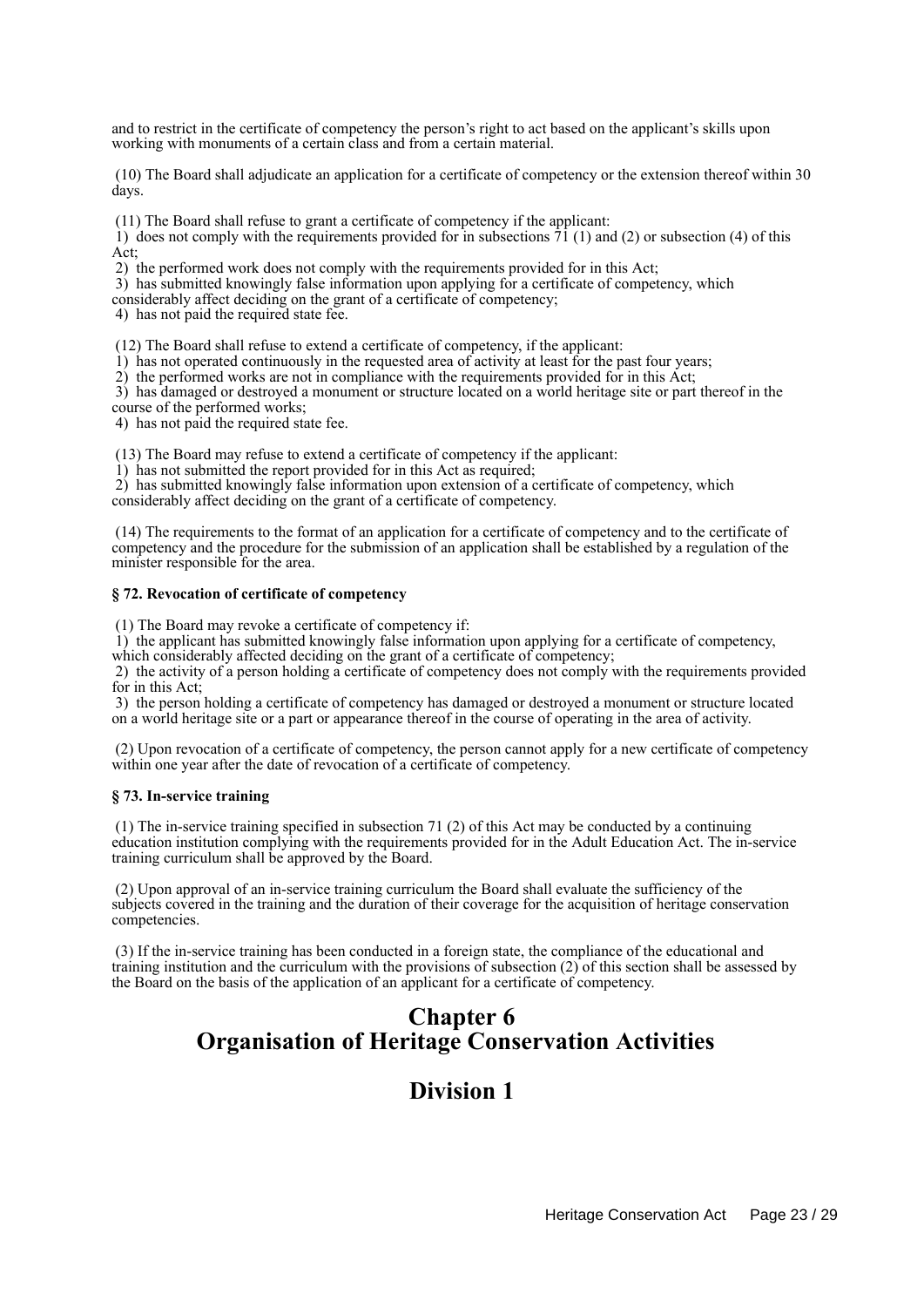# **Organisers of Heritage Conservation**

## **§ 74. Organiser of heritage conservation and safeguarding of intangible cultural heritage**

 (1) The organisers of heritage conservation are the Ministry of Culture and the Board according to the competence thereof.

(2) The organiser of safeguarding of intangible cultural heritage is the Ministry of Culture.

## **§ 75. Heritage Council**

 (1) The Heritage Council is an advisory body of the Ministry of Culture, which is composed of the experts of heritage conservation and the areas connected therewith.

(2) The Heritage Council shall make proposals and express opinions concerning issues connected with this Act.

 (3) The members of the Heritage Council shall be appointed for four years by the minister responsible for the area. A fee may be paid to a member for participation in the work of the Heritage Council in the amount determined by the minister responsible for the area.

 (4) The rules of procedure of the Heritage Council shall be established with a directive by the minister responsible for the area.

### **§ 76. Local governments and state administrative authorities**

 (1) Upon performance of their duties, local governments and state administrative authorities shall account for monuments, heritage conservation areas and the buffer zones thereof, protected archaeological sites and underwater cultural heritage and shall approve with the Board, in the cases prescribed for in the law, draft administrative acts and the permission of activities with a notification obligation, the object of which is connected with a monument, heritage conservation area, the buffer zone thereof, a protected archaeological site or underwater cultural heritage. If an approval is not required by the law but the activity applied for is connected with the works specified in subsection  $\overline{26}$  (1), subsection 31 (3), subsection 32 (2), subsections 52 (1)–(3) and subsections 58  $(1)$ –(3) of this Act, the local government or a state administrative authority shall ask for the opinion of the Board.

 (2) The Board shall not approve an activity specified in subsection (1) of this section if it may damage the preservation or condition of a monument, part thereof, a heritage conservation area or protected archaeological site or achieving the aim of the buffer zone thereof.

 (3) The Board may establish conditions upon approval of the activity specified in subsection (1) of this section, which ensure the preservation and condition of a monument, heritage conservation area, protected archaeological site or the aim of the buffer zone thereof, and also determine the obligation to conduct a research.

 (4) The Board may demand the organisation of an architecture competition for the erection of a structure on a world heritage site.

## **§ 77. Authorisation for performance of administrative functions**

 (1) The minister responsible for the area may, pursuant to the procedure provided for in the Administrative Cooperation Act, authorise a local government to perform the Board's administrative functions provided for in this Act on behalf of the state and exercise state supervision as a law enforcement agency on behalf of the state.

(2) The functions specified in subsection (1) of this section may be transferred fully or in part.

 (3) An administrative contract shall be entered into and administrative supervision over the performance of administrative functions authorised with an administrative contract shall be exercised by the Board.

 (4) If the administrative contract specified in subsection (3) of this section is terminated unilaterally or there is another reason preventing the performer of administrative functions from continuing the performance of the given administrative function, the subsequent performance of administrative functions shall be organised by the Board.

# **Division 2 Register of Cultural Monuments and Marking of Monuments with Signs**

### **§ 78. Register of cultural monuments**

(1) The aim of the register of cultural monuments (hereinafter *register*in this section) is to ensure: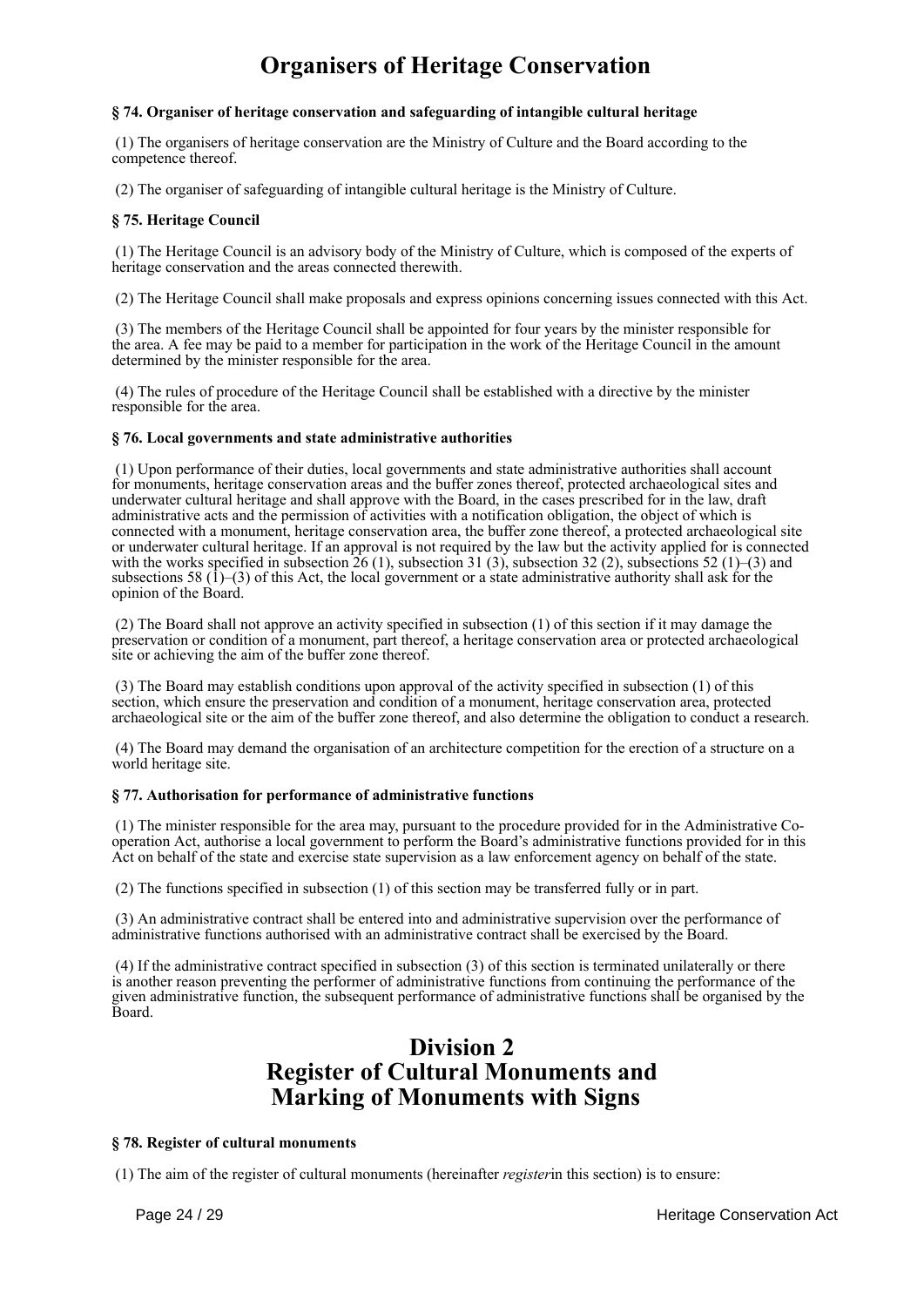1) the collection of necessary data for the preservation of monuments, heritage conservation areas and protected archaeological sites and exercising supervision;

 2) provision and disclosure of information on monuments, heritage conservation areas and protected archaeological sites;

3) maintaining records of things placed under temporary protection and archaeological finds.

 (2) The register shall be founded and the statutes thereof shall be established by a regulation of the minister responsible for the area.

(3) The controller of the register is the Board.

(4) The following data shall be processed in the register:

1) data on monuments and heritage conservation areas;

2) data on the owner or possessor of a monument or structure located on a heritage conservation area;

 3) data on the applications, maintenance plan, restoration obligation, special conditions, research, building design documentation, activity plans, permits, notices and reports regarding a monument or structure located on a heritage conservation area;

4) data on state and administrative supervision;

- 5) data on a thing or area of cultural value placed under temporary protection;
- 6) data on the identification of a thing or area of cultural value;
- 7) data on archaeological finds and protected archaeological sites;
- 8) data relating to search permits and diving permits;
- 9) data relating to certificates of competency.

 (5) If the designation as a monument is revoked or the data on the owner of the monument change, the personal data connected with the monument necessary for receiving a historical review of the thing, shall be preserved.

 (6) The specific composition of data to be entered in the register and the specific term of preservation thereof shall be provided for in the statutes of the register.

 (7) The location of immovable monuments, heritage conservation areas, the buffer zones thereof and protected archaeological sites shall be entered in the land cadastre.

 (8) Underwater monuments shall be entered on the navigation map by the Maritime Administration in cooperation with the Board.

#### **§ 79. Marking of monuments with signs**

 (1) Immovable monuments shall be and movable monuments and underwater monuments may be marked with respective signs.

(2) The marking of monuments with signs shall be organised by the Board.

 (3) The procedure of marking of monuments and the image on the signs shall be established by a regulation of the minister responsible for the area.

## **Chapter 7 State and Administrative Supervision**

#### **§ 80. Exercise of state and administrative supervision**

 State and administrative supervision over compliance with this Act and with the requirements of legislation established on the basis thereof shall be exercised by the Board and local governments.

#### **§ 81. Measures of state supervision and rate of penalty payment**

 (1) For exercising the state supervision provided for in this Act, the Board may apply the special state supervision measures provided for in §§ 30, 31, 32, 44 and 49–52 of the Law Enforcement Act on the bases and pursuant to the procedure provided for in the Law Enforcement Act.

 (2) Upon failure to comply with a precept, the Board may apply a coercive measure pursuant to the procedure provided for in the Substitutive Enforcement and Penalty Payment Act. To require the performance of an obligation, penalty payment shall be imposed in case of a legal person in the upper limit of 32 000 euros.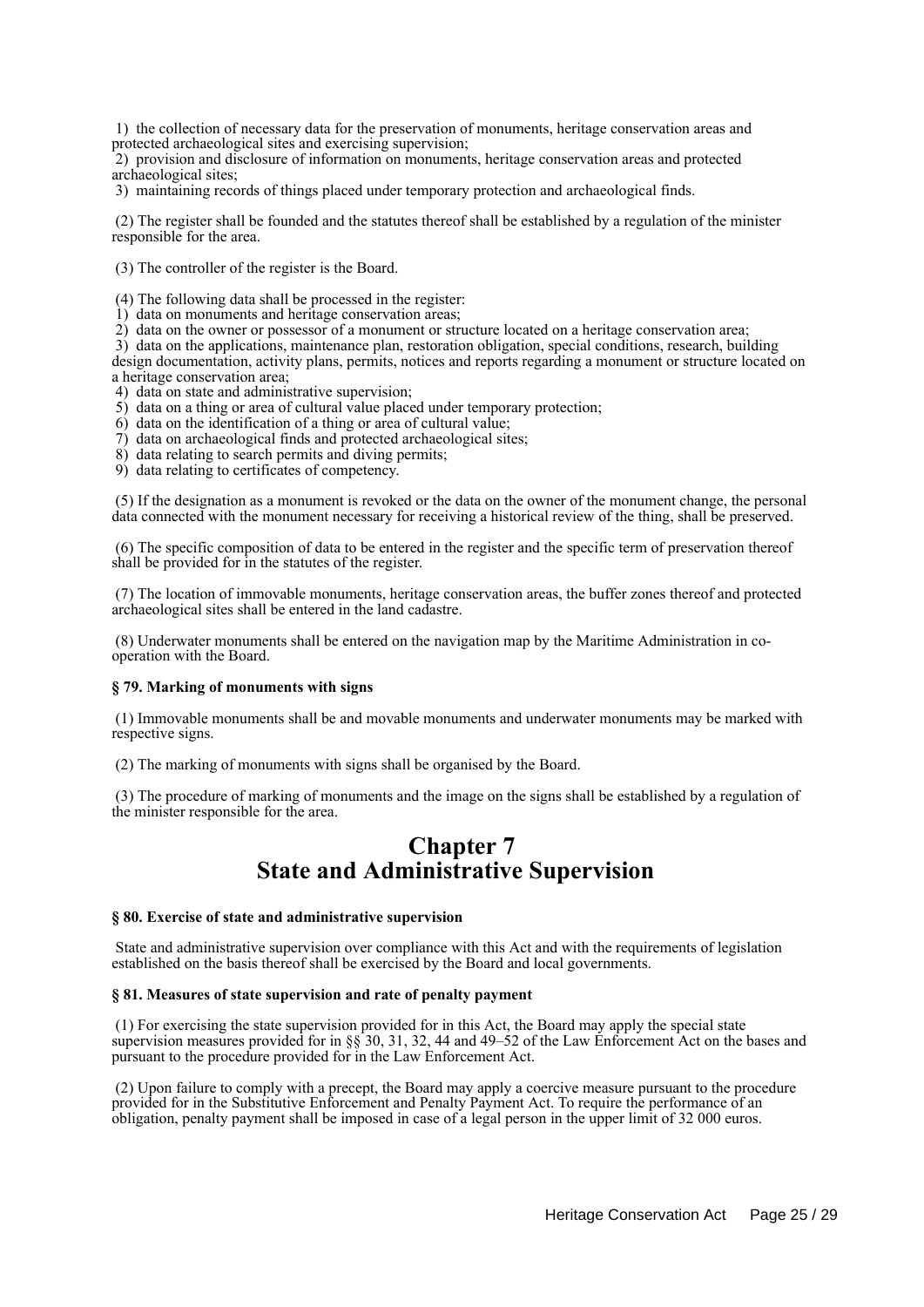## **§ 82. Specifications of state and administrative supervision**

 (1) The Board and local government shall have the right to suspend any work or activity which may endanger a monument, structure located on a heritage conservation area, archaeological find, protected archaeological site or cultural layer. The Board may determine additional research or conditions for the performance of work, if necessary, to prevent damage to a monument, structure located on a heritage conservation area, archaeological find, protected archaeological site or cultural layer, and also to suspend works or research that are not in compliance with the conditions provided for in the building design documentation, activity plan, research plan or in the permit for the performance of works.

 (2) If a local government suspends the work or activity specified in subsection (1) of this section, the local government shall notify the Board thereof immediately. The continuation of works shall be decided by the Board.

 (3) The Board may restrict access to an immovable monument if free access may endanger the preservation of the monument.

# **Chapter 8 Liability**

## **§ 83. Violation of requirements relating to archaeological finds and protected archaeological sites**

 (1) Failure to report of an archaeological find and knowingly removing an archaeological find or part thereof from the place it is found and for knowingly causing damage to an archaeological find, part thereof or a protected archaeological site or an archaeological layer is punishable by a fine of up to 200 fine units.

(2) The same act, if committed by a legal person, is punishable by a fine of up to 32 000 euros.

(3) An attempt of misdemeanour provided for in this section is punishable.

### **§ 84. Damage to and removal of monument sign**

(1) Damage to or removal of a monument sign is punishable by a fine of up to 100 fine units.

(2) The same act, if committed by a legal person, is punishable by a fine of up to 6400 euros.

(3) An attempt of misdemeanour provided for in this section is punishable.

#### **§ 85. Violation of requirements for research or performance of works**

 (1) Performance of a research or work without the Board's permit, if the Board's permit was required, or failure to notify the Board as required is punishable by a fine of up to 300 fine units.

(2) The same act, if committed by a legal person, is punishable by a fine of up to 32 000 euros.

(3) An attempt of misdemeanour provided for in this section is punishable.

#### **§ 86. Violation of prohibition to use search device on monuments, buffer zones thereof and on protected archaeological sites**

 Violation of the prohibition to use a search device on a monument, the buffer zone thereof or on a protected archaeological site is punishable by a fine of up to 300 fine units.

#### **§ 87. Violation of requirements for diving to underwater monuments**

 (1) Violation of the requirements for diving to underwater monuments is punishable by a fine of up to 300 fine units.

(2) The same act, if committed by a legal person, is punishable by a fine of up to 32 000 euros.

#### **§ 88. Use of search device without search device permit**

Use of a search device without the Board's search device permit is punishable by a fine of up to 300 fine units.

#### **§ 89. Confiscation of search device**

 The Board or a court may confiscate the search device being the immediate object to the misdemeanour specified in §§ 83, 86 and 88 of this Act according to § 83 of the Penal Code.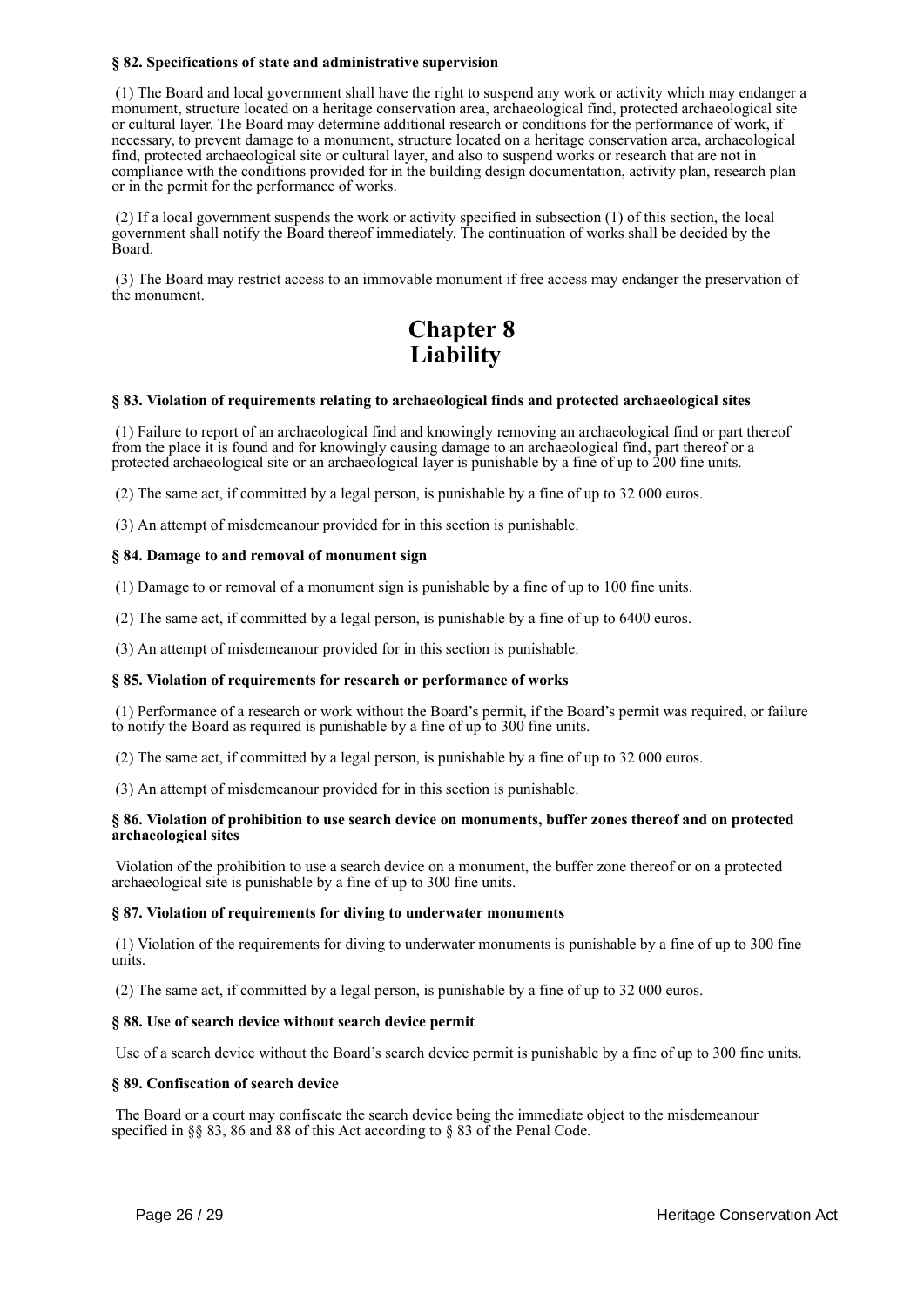## **§ 90. Proceedings**

 Extra-judicial proceedings concerning the misdemeanours provided for in this chapter shall be conducted by the Board.

# **Chapter 9 Implementing Provisions**

# **Division 1 Transitional Provisions**

### **§ 91. Validity of statutes of heritage conservation areas**

 (1) The statutes of heritage conservation areas established before entry into force of this Act shall remain in force after entry into force of this Act until it is repealed by the Government of the Republic or until the management plan of heritage conservation areas shall be established on the bases and pursuant to the procedure provided for in this Act. The management plan of heritage conservation areas shall be established within four years after entry into force of this Act. The term specified in this subsection may be extended, taking account of the time of proceedings provided for in  $\S$  18 of this Act or the time of court actions.

 (2) If part of the statutes of heritage conservation areas is in conflict with this Act, the provisions of this Act shall be applied.

 (3) Until the establishment of a management plan of heritage conservation areas on the basis of this Act, a structure built or erected before 1940 shall be deemed to be a very valuable structure for the purposes of clause 52 (2) 2) of this Act if the preservation of architecturally valuable interiors has been set out as the objective of protection in the statutes of heritage conservation.

#### **§ 92. Classes of monuments**

 The classes of monuments designated as monuments before entry into force of this Act shall be brought into conformity with the classification of monuments provided for in this Act by 1 January 2022.

#### **§ 93. Arrangement of register of cultural monuments**

 The data contained in the register of cultural monuments shall be brought into conformity with the requirements of this Act by 1 January 2022.

#### **§ 94. Protection obligation notice**

 The alleviations prescribed to the restrictions applicable to monuments and the buffer zone thereof granted in the protection obligation notice, the list of works for the maintenance of a monument and the preservation conditions of movable monuments before entry into force of this Act shall remain in force to an extent that is not in conflict with this Act and until the amendment thereof on the bases and pursuant to the procedure provided for in this Act.

#### **§ 95. Extent of buffer zone and alteration thereof**

 The buffer zone of a thing designated as monument with a minister's regulation or directive before 19 December 2008 is land extending fifty metres from the exterior or boundary of the monument, unless the legal instrument prescribes otherwise. The provisions of §§ 13, 14 and 16 of this Act shall be applied to the alteration proceeding of a buffer zone and publication of a legal instrument.

## **§ 96. Amendment of administrative contract**

 (1) An administrative contract entered into with the council of a local government before entry into force of this Act for the performance of state obligations of heritage conservation shall be brought into conformity with this Act or terminated by 1 January 2020.

 (2) If a provision of an administrative contract entered into with the council of a local government before entry into force of this Act is in conflict with this Act, the provisions of this Act shall be applied.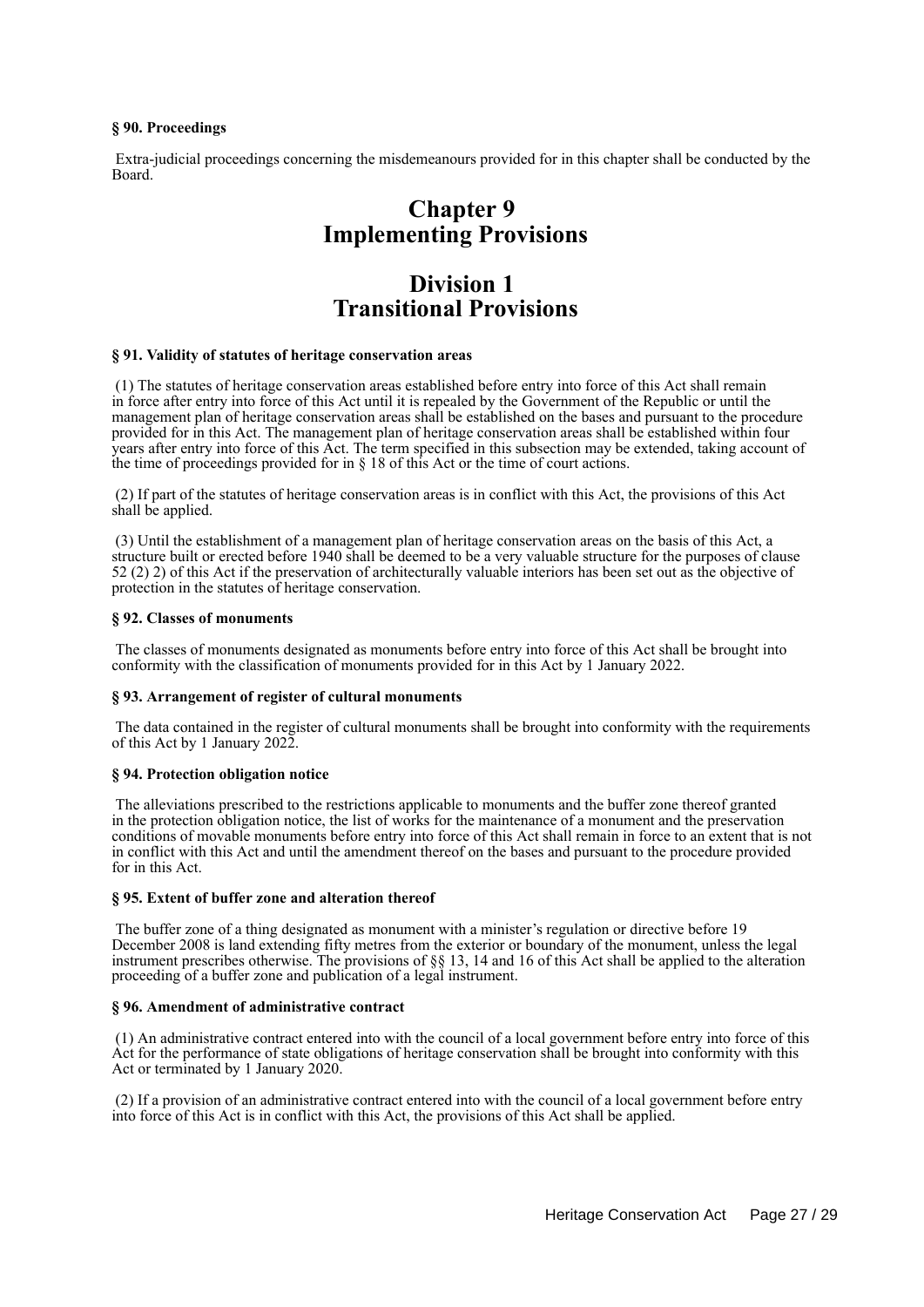## **§ 97. Processing of permit applications submitted before entry into force of this Act**

 (1) An application for receipt of a permit for the performance of works on a monument, heritage conservation area or the buffer zone thereof submitted before entry into force of this Act shall be processed on the basis of this Act.

 (2) If a person is required to submit a research notice or notice of performance of works pursuant to this Act, the notice shall be deemed to be submitted with an application for a research permit or a permit for the performance of works submitted earlier.

 (3) If an application for a permit regarding the conduct of activities on a monument, heritage conservation area or the buffer zone thereof has been submitted before entry into force of this Act, in case of which a permit for the performance of work is not required pursuant to this Act, the Board shall terminate processing the application.

#### **§ 98. Application for search permit of things of cultural value and application for diving permit submitted before entry into force of this Act**

 (1) An application for a search permit of things of cultural value and an application for a diving permit submitted before entry into force of this Act shall be processed on the basis of this Act.

 (2) A search permit of things of cultural value and a diving permit issued before entry into force of this Act shall be valid until expiry of the term specified thereon.

### **§ 99. The right to act of person having organised in-service provided for in Heritage Conservation Act before entry into force of this Act**

 The legal person having organised in-service training provided for in the Heritage Conservation Act before entry into force of this Act must bring his or her activity into conformity with the requirements of this Act by 1 September 2020.

### **§ 100. Special conditions for heritage conservation**

 (1) The special conditions for heritage conservation prepared before entry into force of this Act may be submitted to the Board for approval within six months after entry into force of this Act.

 (2) The special conditions for heritage conservation submitted for approval before entry into force of this Act or within the term provided for in subsection (1) of this section shall be processed on the basis of the Heritage Conservation Act having applied before entry into force of this Act.

 (3) The special conditions for heritage conservation approved or prepared by the Board before entry into force of this Act or approved on the grounds specified in subsection (2) of this section shall be valid until the term determined pursuant to the Heritage Conservation Act having applied before entry into force of this Act. The term of validity of the special conditions for heritage conservation shall not be extended.

### **§ 101. Activity licence of responsible specialist**

 (1) An activity licence of a specialist in charge of works granted before 1 January 2014 on the basis of the Heritage Conservation Act having applied before entry into force of this Act shall be valid until 31 December 2020.

 (2) An activity licence of a specialist in charge of works granted from 1 January 2014 on the basis of the Heritage Conservation Act having applied before entry into force of this Act shall be valid until 31 December 2021.

## **§ 102. Activity licence of undertaking**

 (1) Undertakings having operated under an activity licence before entry into force of this Act shall become undertakings operating in areas of activity that require a notification obligation upon entry into force of this Act and their notification obligation shall be deemed to be complied with upon entry into force of this Act, taking account of the specifications provided for in subsection  $(2)$  of this section.

 (2) If additional data need to be submitted for compliance with the notification obligation specified in subsection (1) of this section compared to the requirements that applied until entry into force thereof, the undertaking shall submit such data within 90 days after entry into force of this Act. Upon failure to submit the data in time, the notification obligation has not been complied with.

### **§ 103. Reimbursement of research and heritage conservation supervision**

 The expense of research and heritage conservation supervision that has been determined on the basis and pursuant to the procedure of this Act shall be reimbursed on the basis of subsection 48 (2) and subsection 56 (3) of this Act.